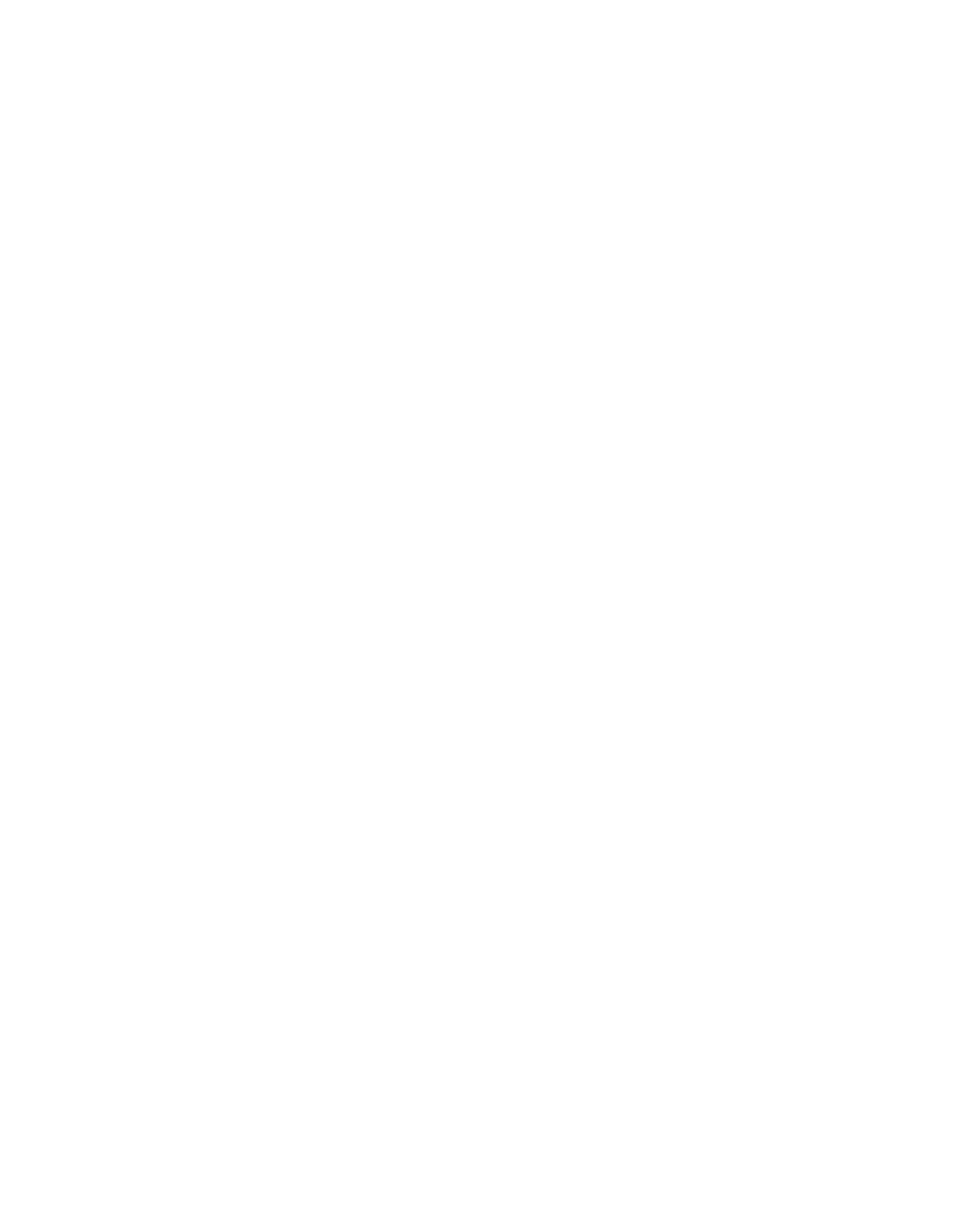### **Lesson 1: One Path or Many Paths to Life?**

#### Recommended Age/Class: **12-16 years old**

#### **Objectives:**

- There is one true path to restored relationship with God through Jesus Christ.
- Satan has deceived many into believing there are many paths that lead to God.
- Distinguishing between true and false paths to God.

#### **Opening Activity:**

- How many answers are there to the equation  $5x=10$ ?
- How many wrong answers are there to the same equations?

#### **Lesson Content:**

- Two supernatural powers exist. God, who is the all-powerful righteous creator and Satan, who is a powerful created being full of wickedness. God and Satan are not equal in power, strength or authority. God is supreme over all things including Satan.
- Every person as they walk through life has an awareness either conscious or unconscious that "something is wrong." We look around and see pain, suffering, fear, and try to explain why these things are present in our world and what the solution is for these challenges. The following eight lessons are designed to consider the ways different religions answer some of life's most important questions such as:
	- 1) The origin of life. 2) The meaning of life. 3) What is right and wrong? 4) What happens after death?
- God and Satan both desire the heart of man. God's message is straightforward while Satan's message is meant to distract us from truth. Satan gives the human heart lots of options and presents himself as the great liberator. He says "do good, follow your heart and you will enter heaven" whereas God says "follow me and I will give you rest".

#### **Scripture:**

*Matthew 7:13-20 "Enter ye in at the strait gate: for wide is the gate, and broad is the way, that leadeth to destruction, and many there be which go in thereat:14 Because strait is the gate, and narrow is the way, which leadeth unto life, and few there be that find it.15 Beware of false prophets, which come to you in sheep's clothing, but inwardly they are ravening wolves.16 Ye shall know them by their fruits. Do men gather grapes of thorns, or figs of thistles? 17 Even so every good tree bringeth forth good fruit; but a corrupt tree bringeth forth evil fruit.*  18 A good tree cannot bring forth evil fruit, neither can a corrupt tree bring forth good fruit. 19 Every tree that bringeth not forth good *fruit is hewn down, and cast into the fire. 20 Wherefore by their fruits ye shall know them."*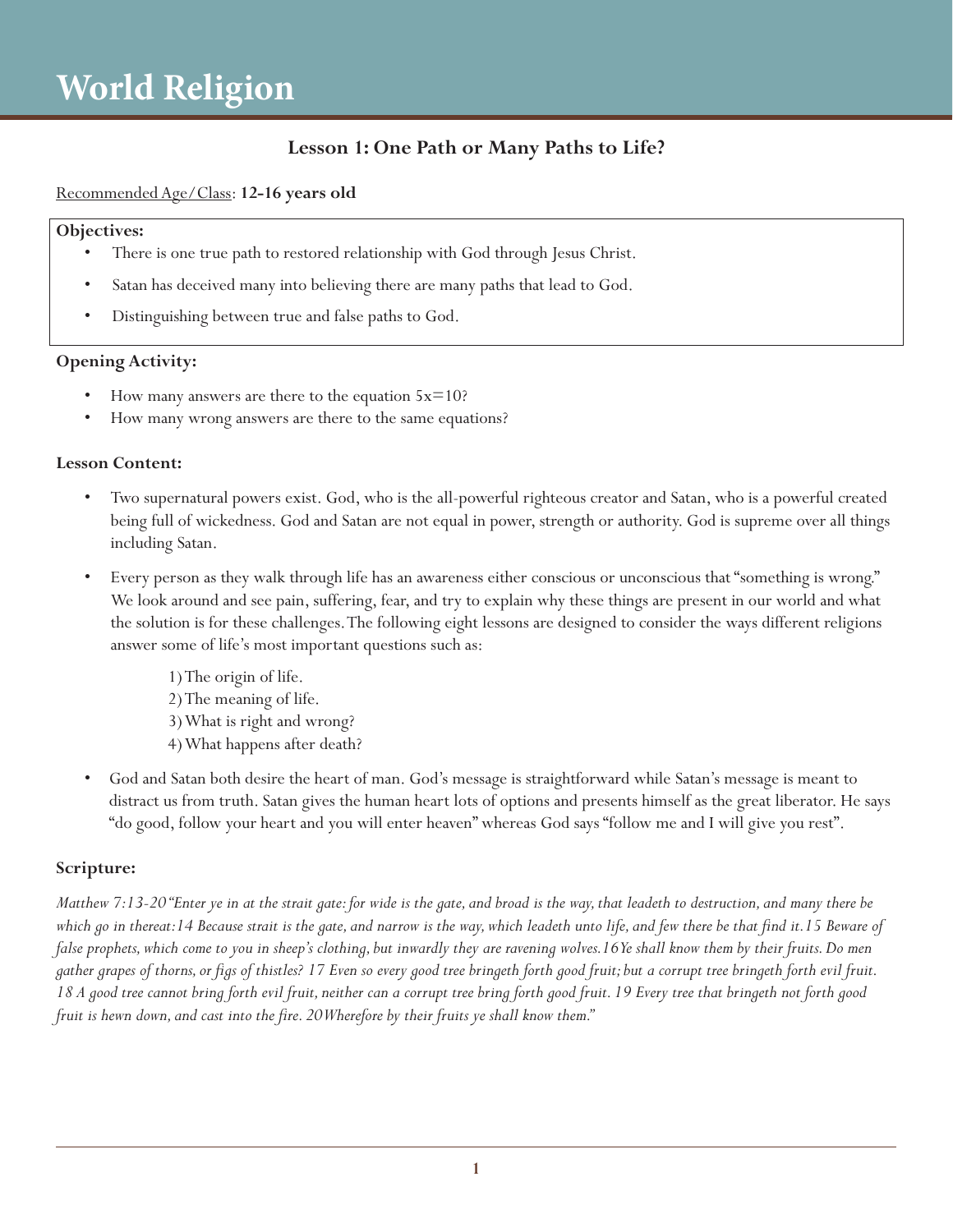#### **Discussion Questions:**

- 1. What do people tend to pursue in life?
- 2. There are two ways identified in verses 13 and 14. What do these verses tell us is different about the two paths?
- 3. What do the paths in these verses represent?
- 4. How do false prophets use people's desires (look at answers to question 1) to deceive them into staying on the path to destruction?
- 5. When you travel, you will periodically come across signs telling you where you are going. Why would someone stay on a path that takes him or her in the wrong direction?
- 6. What are reasons someone would tell you the path they are traveling leads to eternity with God when it does not?
- 7. How do you identify a false prophet? Or a path that leads to destruction vs. a path that leads to life?

#### **Call to Salvation:**

The Bible is clear-there is only one way to God. Jesus very clearly tells us in *John 14:6* that He is the only way to God. *John 14:6 "Jesus saith unto him, I am the way, the truth, and the life: no man cometh unto the Father, but by me."* Satan attempts to play off our desires to do what we want and still enjoy eternity in heaven. Satan presents this as a possible option but we must heed the warning in *Matthew 7* that the broad way, though inviting, leads to bondage in this life and eternal destruction. If we desire life and eternity in Heaven, it only comes through a relationship with Jesus Christ. He is the narrow path. It may seem restrictive but He actually gives abundant life.

- 1. What are common messages from culture and "the flesh" Satan desires to promote?
- 2. What false paths do you think Satan would use to deceive you and others who grow up in church?
- 3. Where does "good fruit" and "evil fruit" come from? *Matthew 7:17-18*

#### **Activity: Treasure Hunt**

Your goal is to find the treasure in less than 10 minutes using no more than 15 questions. Once you think you know the location of the treasure, you can check the location. If you are correct, you can have the treasure. If you are incorrect, you can use the remaining time and question to continue looking. You can also only check three locations during the course of the activity. [See Teacher Guide for instructions]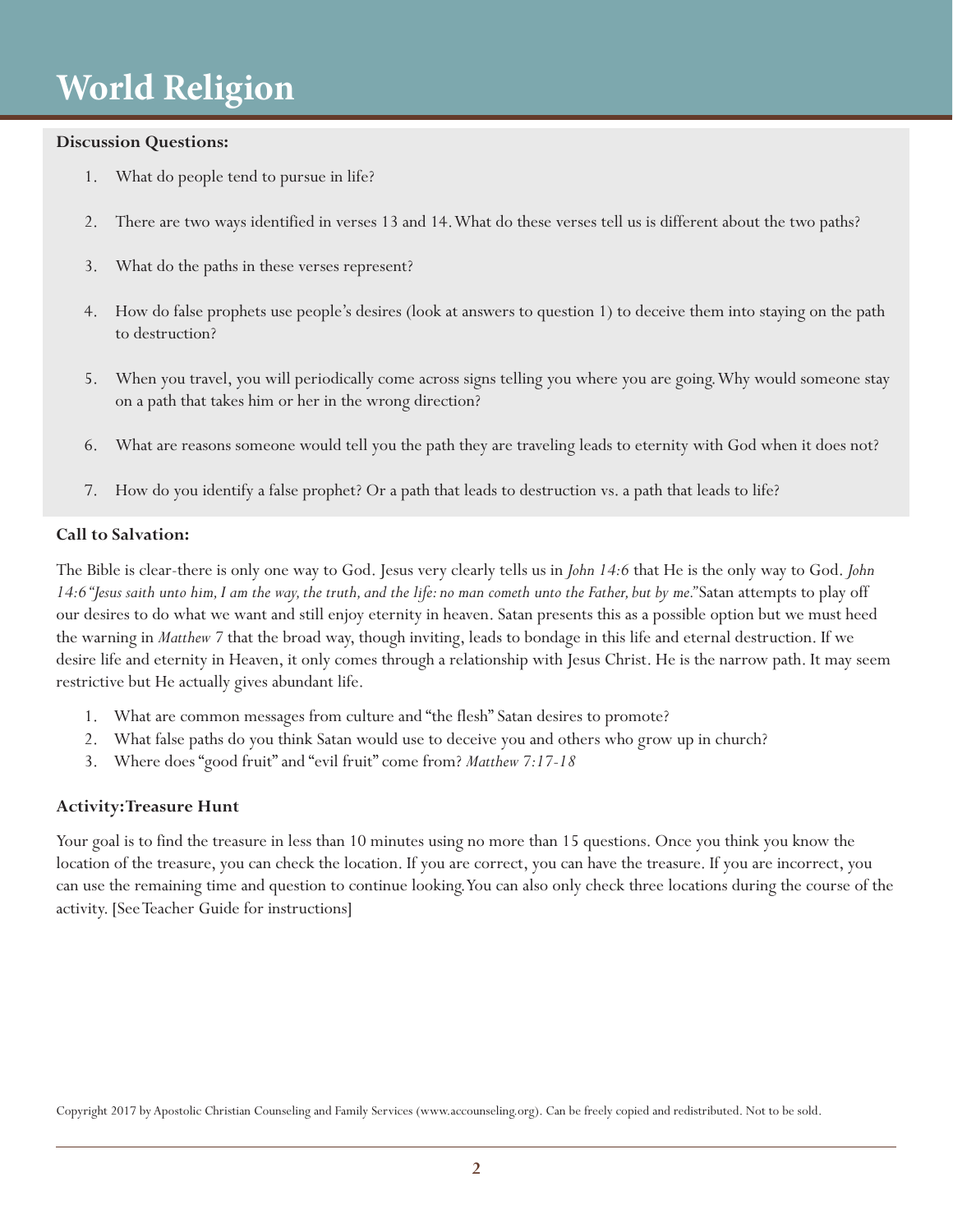### **Lesson 2: The Good News**

#### Recommended Age/Class: **12-16 years old**

#### **Objectives:**

Five central realities of The Gospel:

- 1. Man is dead in sin.
- 2. Christ as the Rescuer.
- 3. Salvation through faith in Christ.
- 4. Faith producing fruit.
- 5. Eternity with the Lord.

#### **Opening Activity:**

- Material: rock, living bug, plant, dead bug
- How do you distinguish between what is dead and what is a live?

#### **Lesson Content:**

- The Bible teaches that humans are inherently evil because of "the fall" in *Genesis 3*. Adam and Eve's sin in the Garden of Eden has affected all generations since. Each of us have inherited a spiritually dead and desperately wicked heart. The evil we see around us originates from within us. This is not to diminish Satan's evil influence on the world or individuals. He has played a role in the evil within us from the time he deceived both Adam and Eve. (*Genesis 3:1-8*) The reality of the human heart paints a hopeless picture. Man's problem is our broken relationship with God because of our sin. We enter the world wicked and needing rescued from our wickedness.
- In the midst of this bleak picture, God provides a way to be in right relationship with Him through His son, Jesus Christ. A soul must recognize their brokenss, repent and turn to Christ. Through faith in Jesus Christ's sacrifice on the cross, the unconverted heart is brought to life. The Believer, one who has faith in Christ's work, is given Jesus Christ's righteousness and through His righteousness is reconciled to God. (*Philippians 3:9*) This reconciliation leads to living a sanctified life where we live more and more inline with Christ and His teachings. (*Romans 8:29 and 2 Corinthians 3:18*)
- The converted person grows in their love for and desire to honor God. Though converted, they continue to battle the flesh and will not obtain perfection in this life. Yet they strive to follow God's instruction for life. This means they seek to be ruled by God's law even where it is contrary to their own desires. As they walk with the Lord, their desires will come more and more in line with God's desires.
- Due to Christ bringing life to the believer's heart, they are to live as one in God's Kingdom wherever they go through seeking their life as a reflection of Christ. The Gospel Message:
	- 1. Man is dead in sin and without hope.
	- 2. Christ lived a sinless life and gave us the prefect example of how to live. He brought God's Kingdom to us so we can share it with others. He paid the debt of sin for those who believe in Him and rescued us from Satan's grasp.
	- 3. Man is brought to life through faith is Jesus Christ's work on the cross. (Justification)
	- 4. The "saved" live a life more and more devoted to God. (Sanctification)
	- 5. Eternity in Heaven awaits the "saved".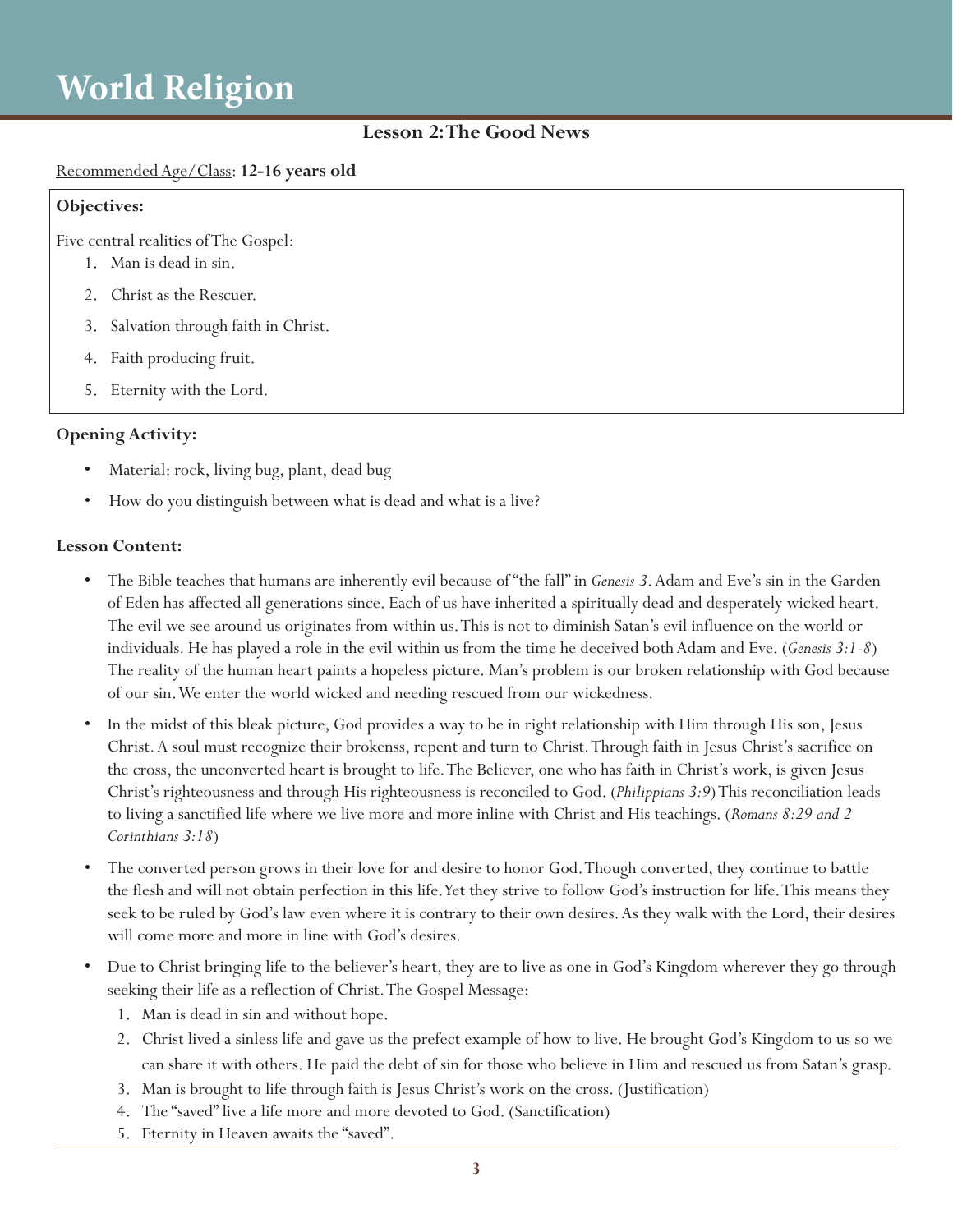#### **Scripture:**

*Ephesians 2:1-910"And you hath he quickened, who were dead in trespasses and sins; 2 Wherein in time past ye walked according to the course of this world, according to the prince of the power of the air, the spirit that now worketh in the children of disobedience: 3 Among whom also we all had our conversation in times past in the lusts of our flesh, fulfilling the desires of the flesh and of the mind; and were by nature the children of wrath, even as others. 4 But God, who is rich in mercy, for his great love wherewith he loved us, 5 Even when we were dead in sins, hath quickened us together with Christ, (by grace ye are saved;) 6 And hath raised us up together, and made us sit together in heavenly places in Christ Jesus: 7 That in the ages to come he might shew the exceeding riches of his grace in his kindness toward us through Christ Jesus. 8 For by grace are ye saved through faith; and that not of yourselves: it is the gift of God: 9 Not of works, lest any man should boast. 10 For we are his workmanship, created in Christ Jesus unto good works, which God hath before ordained that we should walk in them"*

#### **Discussion Questions:**

- 1. How does *Ephesians 2:1-3* describe the unconverted person?
- 2. What do you notice in your daily life that shows the reality of man's problem? (sin, tragedy, etc.)
- 3. What must happen for a soul to shift from death to life? (*Ephesians 2:4-9*)
- 4. What is God's solution to man's problem?
- 5. Describe what keeps man from seeking this solution.
- 6. How would you summarize what these verses say about right and wrong?
- 7. What is the significance of salvation coming through faith and not works?
- 8. What does this (answer to question 7) tell us about the Bible's teaching on where life originates?
- 9. What do verses 6 and 7 tell us about life in Christ?

#### **Call to Salvation:**

Christianity believes that sin separates man from God and this separation can only be removed through placing one's faith in Jesus Christ. Christianity teaches that life's ultimate purpose is to acknowledge our brokenness, turn to Christ for healing, and to live in communion with Him. (*Philippians 3:7-14*)

Jesus has paid the penalty for sin through living a perfect life and yet dying on a cruel cross.

- Why was Jesus' sacrifice necessary?
- The Greek word translated to Gospel means "the good news" why is the Gospel good news?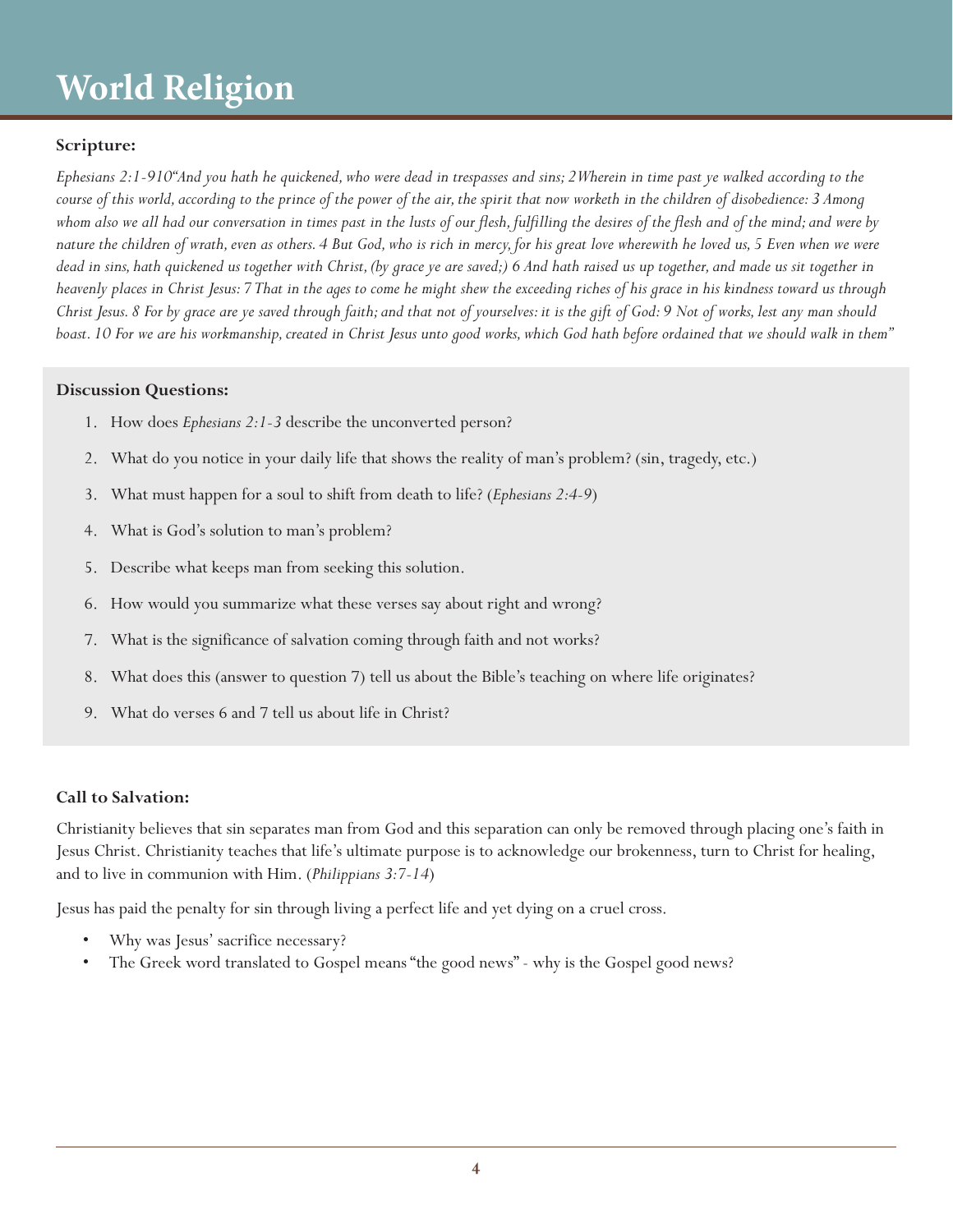#### **Christian Worldview:**

- 1. Origin of Life: Triune God: Father, Son and Holy Ghost as Creator of all things. (*Genesis 1:1*)
- 2. Purpose of Life: Glorify or bring Honor to God through yielding to Him and living according to His will. *(Isaiah 43:6,7, Ecclesiates 12:13)*
- 3. Right from Wrong: Right and wrong are outlined and defined by God through the teachings of the Bible. *(Psalm 119:105)*
- 4. After Death: After death, there are two eternal destinations. Heaven awaits those who have been redeemed through faith in Jesus Christ and Hell awaits those who never turned to Christ. *(John 3:14-21)*

**Activity:** 

Death to Life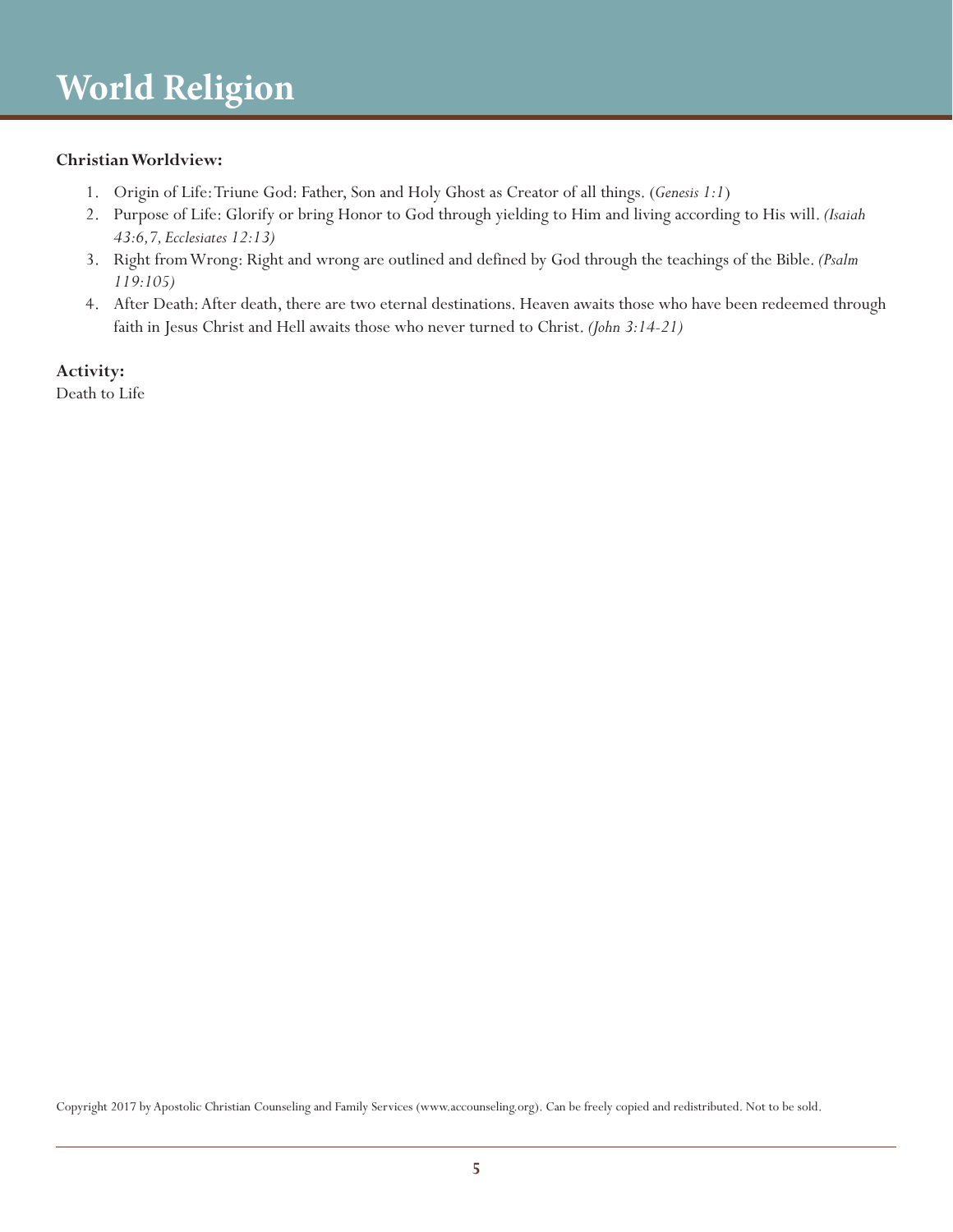### **Lesson 3: Is there Truth?** - New Age Spirituality

#### Recommended Age/Class: **12-16 years old**

#### **Objectives:**

- New Age spirituality worldview What do they believe?
- The appeal of this belief system.
- Dangers of this belief system.
- Where this worldview collides with Christianity.

#### **Opening Activity:**

- Material: Connect Four Game (*If you do not have a Connect Four Game you could do something on the white board such as Hang Man.*)
- Ask for two volunteers to play the game. After they are finished, ask for two other students to play and ignore all the rules.
	- o Do rules constrict or provide freedom?

#### **Lesson Content:**

- The New Age Spirituality belief system is difficult to define, as there are many different labels and nuances of beliefs. New Age Spirituality is not necessarily an organized religion. Someone holding to this view would likely be open to the existence of spiritual forces, yet they would deny anything as having absolute authority.
- A common belief is there is no "absolute truth". No "absolute truth" means there is nothing that is true for all people at all times; instead, truth is what each individual deems as true. This leads to teaching tolerance and allowing each peron to live, as they desire without pushing specific beliefs or views on someone else. Rather than focusing on what someone believes, they would focus on how someone is to live. One's life goal would be to love others and find their true self. Finding your true self leads to living consistent with their desires and not be ruled by society or what others might desire for them.
- On the surface, this worldview can seem right and good. At times, it will even present itself as a form of Christianity. Some who ascribe to this view can appreciate the Bible's moral teachings on loving and serving others. However, they would not believe in the Bible as the inspired word of God. Nor would they agree with all of the teachings of the Bible but would pick and choose what teachings they like and discard teachings they do not like.
- It is difficult to define what someone from this worldview believes because everyone's belief would be somewhat different. Some believe in a God, where others do not. Some would value parts of the Bible, where others would not. This worldview says the most important thing is to be true to one's self and show kindness to others.

#### **New Age Worldview:**

- 1. Origin of Life: They are not sure and would say there are a lot of opinions so don't worry about it.
- 2. Purpose of Life: Love other people and live in harmony.
	- Find your true desires and live them out.
- 3. Right from Wrong: Everyone is entitled to his or her own opinion about right and wrong as long as it does not interfere with someone else.
- 4. Life after death: Beliefs vary, but in general, most believe that all end up in a pleasant eternal home.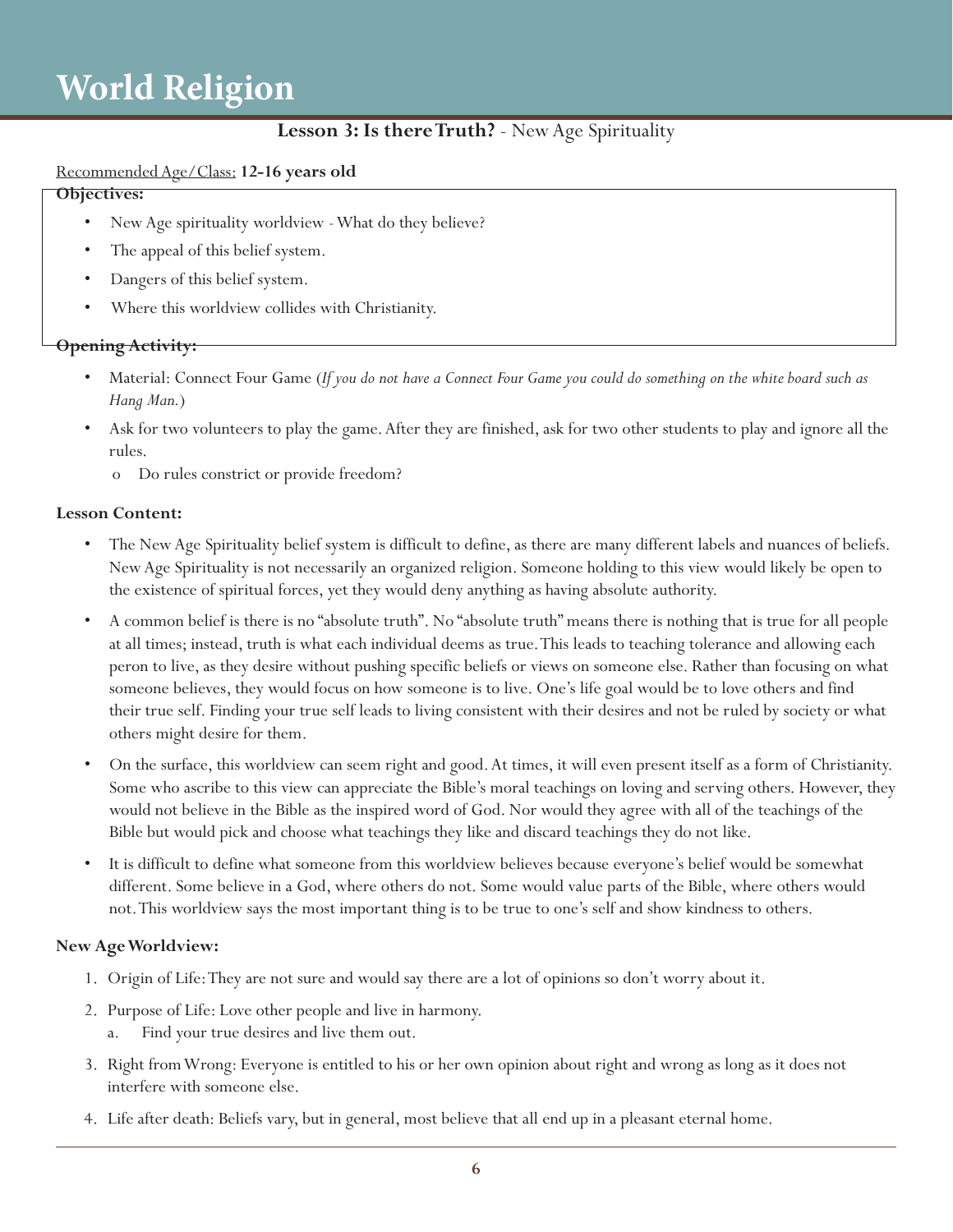#### **Scripture:**

*Matt 22:37-40 "Jesus said unto him, Thou shalt love the Lord thy God with all thy heart, and with all thy soul, and with all thy mind. This is the first and great commandment. And the second is like unto it, Thou shalt love thy neighbour as thyself. On these two commandments hang all the law and the prophets."*

#### **Discussion Questions:**

- 1. What might someone who agrees with the "New Age Spirituality" worldview agree with from *Matthew 22:37-40*?
- 2. In what ways does the New Age Spiritualty sound similar to Christianity?
- 3. In what ways does this viewpoint sound appealing?
- 4. Would you see any dangers in this worldview?
- 5. Could someone follow this type of belief system and believe they are a Christian? How so?
- 6. What might someone who agrees with the "New Age Spirituality" worldview disagree with or have a different interpretation of from *Matthew 22:37-40*?

**If time allows:** read *Matthew 7* and circle what someone from a New Age Spirituality worldview would suport. Then underline other parts of *Matthew 7* someone from the New Age Spirituality perspective would likely disregard.

• What do you notice from this exercise?

#### **Call to Salvation:**

One of the fundamental teachings of Christianity is due to Adam and Eve's sin in *Genesis 3*, humans are inherently evil and need to be rescued from Satan and themselves. This core teaching in Christianity is in direct opposition to the New Age Spirituality worldview.

- Christianity Teaches: You are in need of being reconciled to God through placing your faith in Jesus Christ. Through faith in Christ we are reconciled to God (*Romans 3:23-28*) and then through God working in us we are to love and serve others. (*Ephesians 2:1-13*) Read the verses in *Matthew 22:37-40* and have students focus on the order: first love God and then love others.
- New Age Spirituality Teaches: First, you are a good person and then second, go love other people. New Age Spiritualty removes the need for God or salvation and just tells the person to love others. Those who follow this worldview appear to be very nice, kind and loving people. They may do many nice things but they do not know or follow the one true God, which means they are still dead in their sin even though they do nice things.

#### **Activity:**

No Rules

• Have you ridden in a car recently? Why do so many people use vehicles as a way of transportation?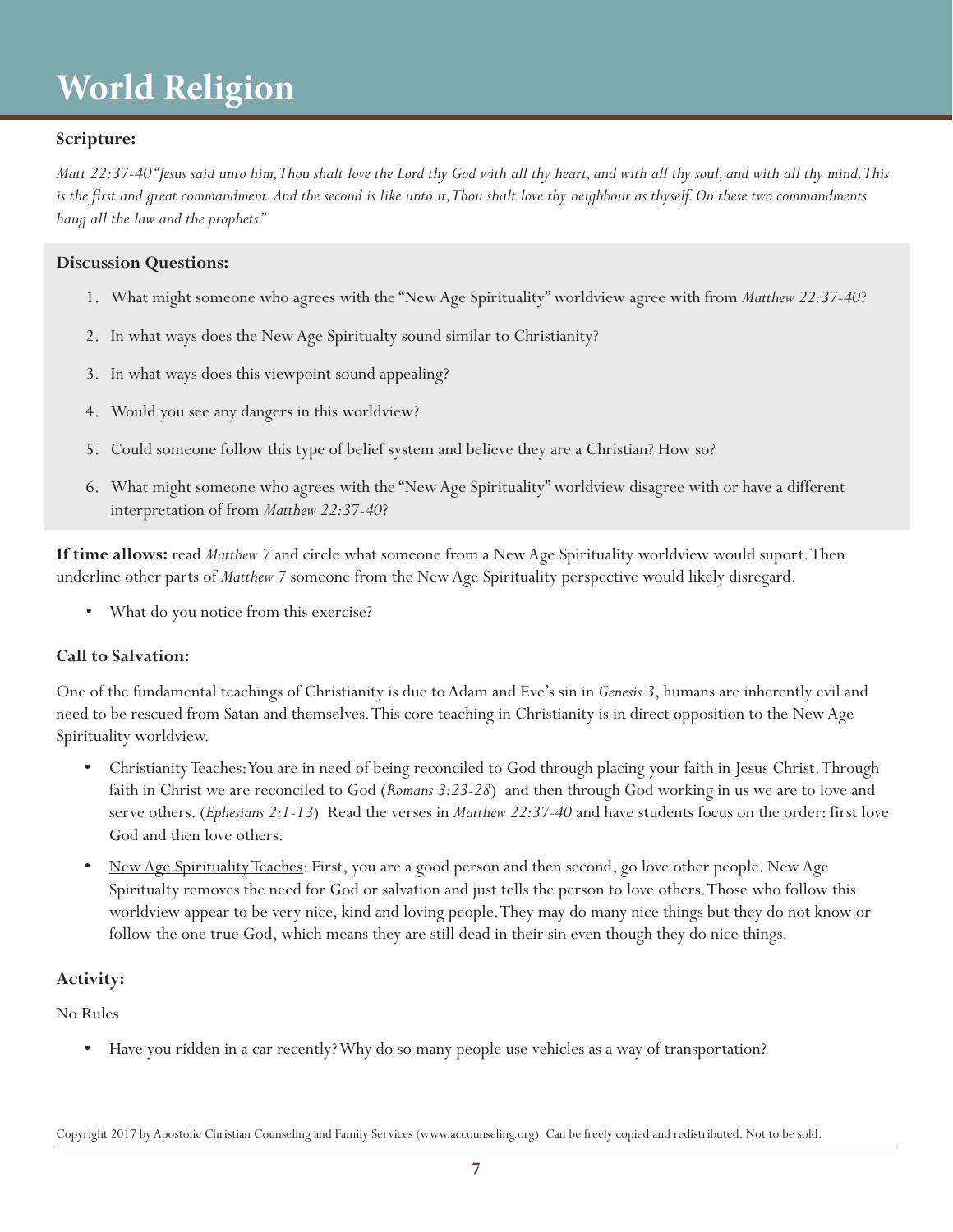### **Lesson 4 - One God, No Jesus** (Islam and Judaism)

#### Recommended Age/Class: **12-16 years old**

#### **Objectives:**

- Islam, Judaism, and Christianity all believe there is one true God. However, these religions are vastly different from one another and each of these three religions worship a different God.
- Basic understanding of Islam and Judaism.
- Where these worldviews collide with Christianity.

#### **Opening Activity:**

The purpose of this activity is to help students understand the special qualities of God that exist because of the relationships that exist in the Trinity (between the Father, Son and Holy Spirit). To illustrate that God's qualities do not require mankind and that He is sufficient in and of Himself, a role play will be used to consider the quality that "God speaks."

- Ask for 1 volunteer to come forward.
- Explain to the class they should imagine this person is the only person in the world. No one else exists.
- Ask for the volunteer to say something. Ask the class to consider what purpose this speaking serves if no one was there to hear or respond to it.
- Now ask for 2 volunteers to come forward.
- Explain to the class they should imagine these are the only two people in the world. No one else exists.
- Ask the two volunteers to speak back and forth to each other. Ask the class to consider how speech has purpose when there is another person to hear and respond to it.

Conclude by making the connection that because of the Trinity (3 in 1) we have a God that has all of His wonderful relational qualities without mankind to be the beneficiary. For example, when God says He is Love, this was true long before humans were created. God is complete in Himself.

#### **Lesson Content:**

#### **Islam:**

Islam is a monotheistic (belief in one true God) religion. While Islam and Christianity have very different beliefs, they have similar accounts of creation.

Muslims believe Allah:

- Is a merciful God who created the universe and everything in it.
- Forgave Adam and Eve for their transgressions in the Garden of Eden and there were no lasting impacts of their sin. They do not believe they became spiritually dead nor that this deadness was transferred to future generations. As a result, there is no concept of original sin in Islam.

Muslims believe Man:

- Is morally neutral at birth and can choose either to do good or evil.
- If someone chooses to do more good than evil, they will go to heaven. If they do more evil than good, they will go to hell.

So while Christians and Muslims have similar creation accounts, they have very different beliefs about Man, God and salvation.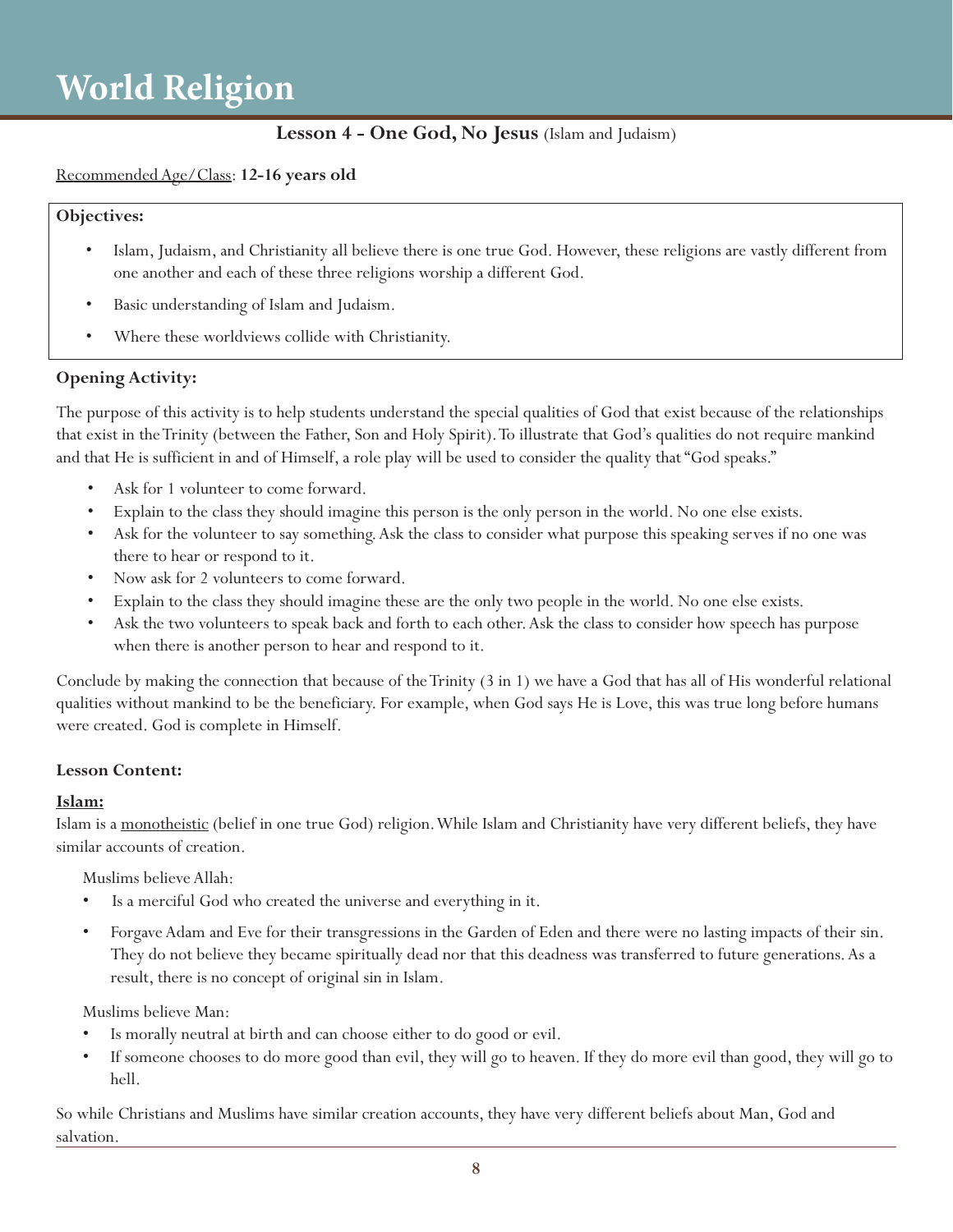|                                 | <b>Christians Believe</b>                                                                          | <b>Muslims Believe</b>                                                                         |
|---------------------------------|----------------------------------------------------------------------------------------------------|------------------------------------------------------------------------------------------------|
| Man's Position Before God       | Man is born spiritually dead and needs<br>to be brought to spiritual life.                         | Man is born spiritually neutral and can<br>choose to do good apart from God's<br>intervention. |
| <b>God's Posture Toward Man</b> | God desires an intimate relationship<br>with man.                                                  | God is distant and unknowable for man.                                                         |
| Salvation                       | Through faith in Jesus Christ's work on<br>the cross.                                              | Through doing more good works than<br>bad works. (Being good enough.)                          |
| God                             | Belief in one God who is distinct in<br>three persons (Trinity): The Father, Son<br>and Holy Ghost | God is one in essence and person.                                                              |
| Scripture                       | Holy Bible                                                                                         | Ouran                                                                                          |
| Jesus                           | He is God. The Messiah who took on<br>flesh and overcame sin and death.                            | A prophet.                                                                                     |

• Muhammad is the central human figure of Islam. Muslims consider him The Prophet who exposed the truth about who God is and how to be His follower. At the age of 40, Muhammad (610AD) was praying and meditating in a cave when he received his first revelation. Muslims believe Muhammad continued to receive revelation about Allah and how to follow him over the course of Muhammad's life from Gabriel. Muhammad would memorize these revelations and then recite them to his followers. These revelations were compiled and today make up the Quran. The Quran contains Islam's teachings and beliefs. Much like the Holy Bible is to the Christian, the Quran is to the Muslim.

#### Islam Worldview:

- 1. Origin of Life: Allah is the only god and he is creator of all things.
- 2. Purpose of Life: Submit to Allah.
- 3. Right from Wrong: Outlined and defined by God through the teachings of the Quran.
- 4. After Death: There are two eternal destinations. Heaven awaits those who have done enough good and Hell awaits those who have been bad.

#### **Judaism:**

Judaism is a <u>monotheistic</u> (belief in one true God) religion.

- Their Bible called the Hebrew Bible or the Tanakh is very similar to the Old Testament portion of the Christian Bible. They also have what is call The Talmud: this is a Jewish rabbi's interpretation of how to live out the teachings from the Old Testament. For example, *Exodus 20:8* says *"Remember the Sabbath Day"*. The Talmud would give Jewish Rabbi's interpretation of what this looks like to live out. The Talmud gives different Rabbi's views on topics without coming to a consensus on how to live out a teaching from the Hebrew Bible.
- Jews are waiting for the Messiah and do not believe Jesus was the promised Messiah. Jews believe the Messiah will be a political leader who will come with strong military power. Jews do not see Jesus as anyone important.
- Judaism is not as focused as other religions on trying to convert others to their view. Jews hold themselves to high standards regarding following the laws of the Torah - first five books of the Bible. Yet they believe all God requires of Gentiles is they follow the seven laws of Noah: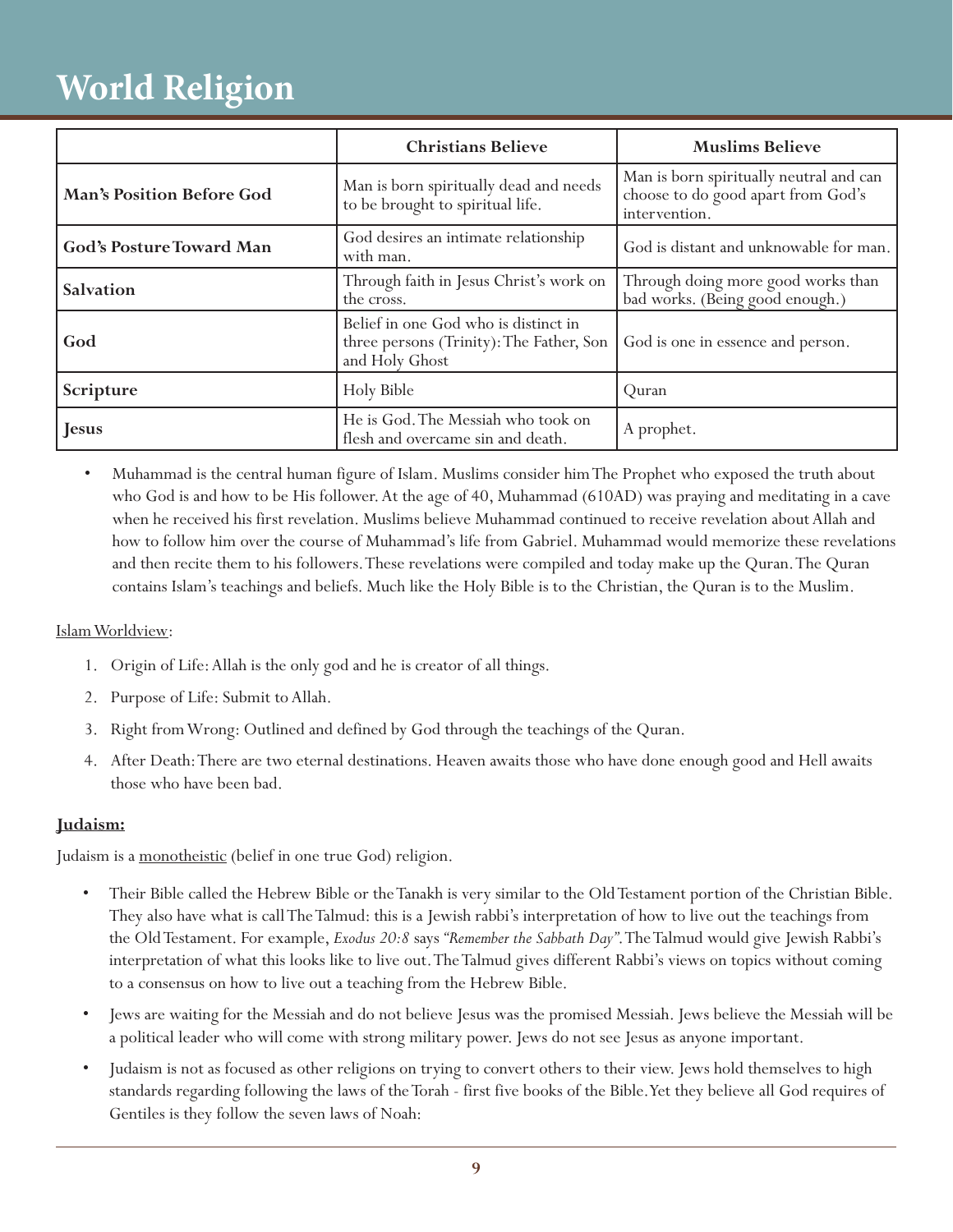- 1. No Murder
- 2. No Sexual Immorality
- 3. No Idolatry
- 4. No eating animals from torn limbs
- 5. No cursing God
- 6. No theft
- 7. Setting up a system of law

#### Judaism Worldview:

- 1. Origin of Life: God as Creator of all things.
- 2. Purpose of Life: Obey God's law.
- 3. Right from Wrong: are outlined and defined by God through the teachings of Torah first five books of the Christian Bible.
- 4. After Death: Jews are uncertain of what happens after death. Most would encourage living by the law and letting the afterlife take care of itself.

### **Scripture:**

*John 14:6-14 "Jesus saith unto him, I am the way, the truth, and the life: no man cometh unto the Father, but by me. If ye had known me, ye should have known my Father also: and from henceforth ye know him, and have seen him. Philip saith unto him, Lord, shew us the Father, and it sufficeth us. Jesus saith unto him, Have I been so long time with you, and yet hast thou not known me, Philip? he that hath seen me hath seen the Father; and how sayest thou then, Shew us the Father? Believest thou not that I am in the Father, and the Father in me? the words that I speak unto you I speak not of myself: but the Father that dwelleth in me, he doeth the works. Believe me that I am in the Father, and the Father in me: or else believe me for the very works' sake. Verily, verily, I say unto you, He that believeth on me, the works that I do shall he do also; and greater works than these shall he do; because I go unto my Father. And whatsoever ye shall ask in my name, that will I do, that the Father may be glorified in the Son. If ye shall ask any thing in my name, I will do it."*

#### **Discussion Questions:**

- 1. How would you respond to someone who says Christianity, Islam, and Judaism are the same?
- 2. Circle Jesus' claims about himself in *John 14:6-14*. How would these claims collide with the beliefs of Islam and Judaism?
- 3. According to *John 14:6-14* how would you describe the relationship between Jesus and The Father?
- 4. If you were talking with someone of the Islam or Judaism faith would you focus on helping him or her live a Godly life or knowing Jesus? Why?
- 5. As we interact with individuals of differing beliefs, we often find out they live honorably. How would you help someone understand their need for a Savior when they may not realize they need a Savior?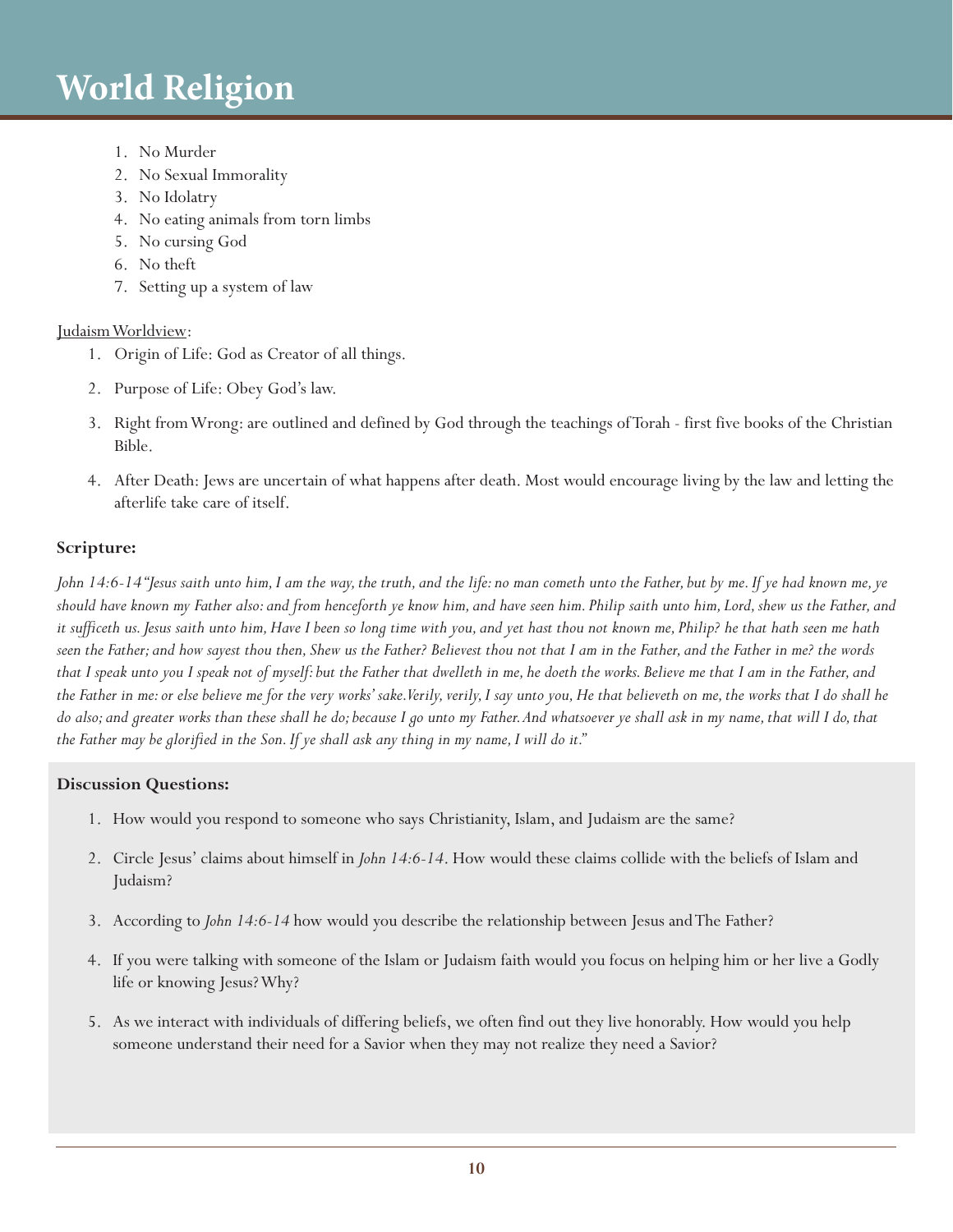#### **Call to Salvation:**

In Islam, there is no need for salvation. They believe you get what you deserve based on how you live. In Judaism, salvation is needed but is coming from a future messiah. They would primarily see salvation occurring through following the law and trusting in the future messiah. Christianity differs from both Islam and Judaism in believing salvation is needed and is found through trusting in Jesus Christ as Lord. Faith is central in all three of these religions but where each places their faith is vastly different. In Islam, faith is placed in an individual's actions. In Judaism, faith is placed in a future Messiah. In Christianity, faith is placed in the completed work of Jesus Christ.

#### **Activity:**

Which Goes Where?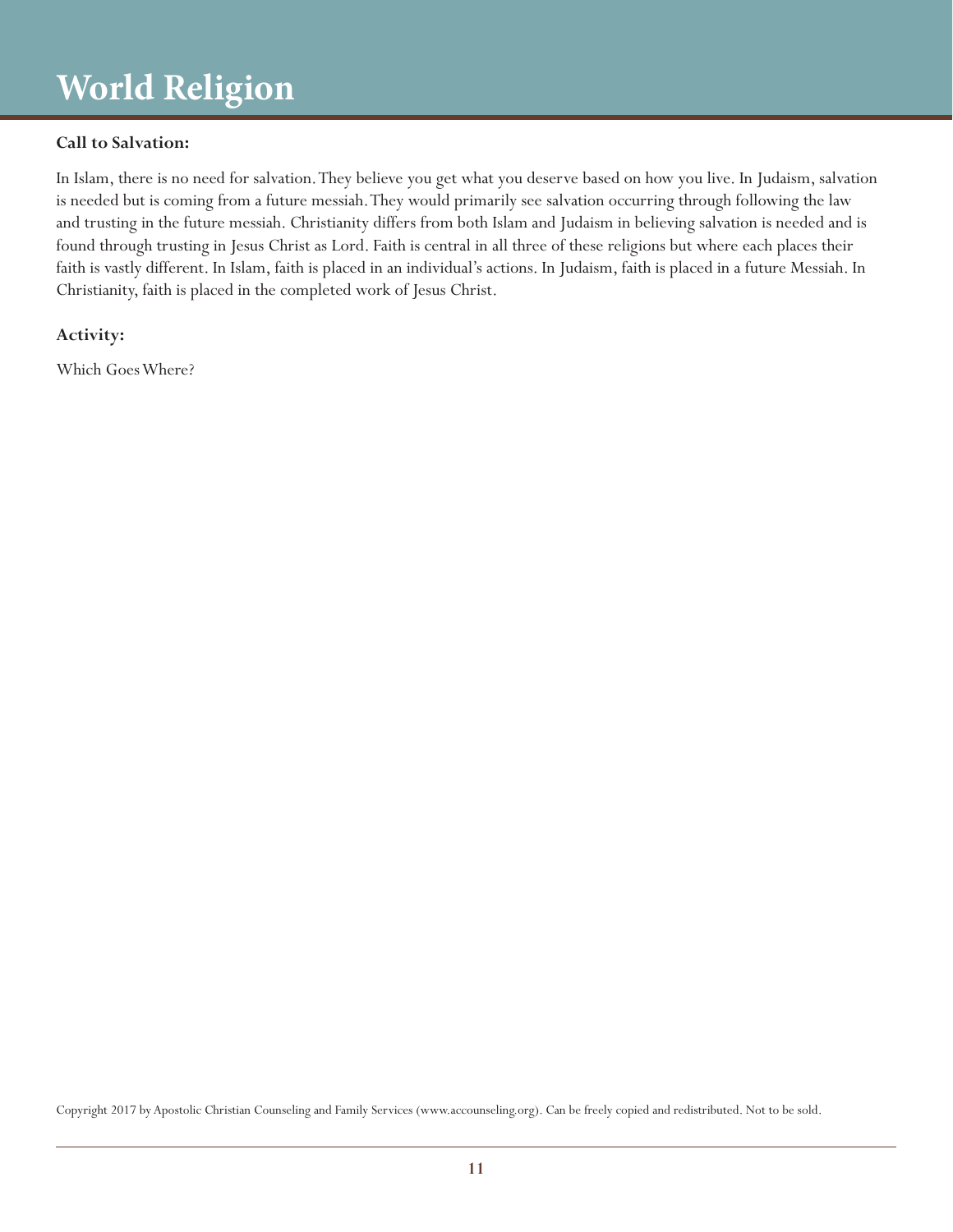### **Lesson 5: Are they Christian?** (Mormonism and Jehovah Witness)

#### Recommended Age/Class: **12-16 years old**

#### **Objectives:**

- Mormonism and Jehovah Witness worldview (What do they believe?)
- The appeal of this belief system.
- Dangers of this belief system.
- Where this worldview collides with Christianity.

#### **Opening Activity:**

- Material: A real \$20 and a fake \$20.
	- o Which of these existed first?

#### **Lesson Content:**

#### **Mormonism:** (Church of Jesus Christ Latter-day Saints)

History: Joseph Smith founded the Mormon Church in 1830 in Palmyra, New York. Joseph Smith claimed he received direct revelation from Jesus Christ who told him all churches were deceived and then shared the "true gospel" with him. In 1830, Smith's beliefs were published in "The Book of Mormon". Smith claimed to continue receiving revelation and compiled later revelations into another holy book for Mormons called "Doctrines and Covenants". While many Mormons claim they are Christians, Joseph Smith claimed what he was told by God and Jesus that all Christian churches were wrong, their creeds were an abomination and their beliefs corrupt. Joseph Smith does not sound like he saw himself or what he believed as being in-line with other Christian denominations. He saw his beliefs and teachings as distinct from the Christian religion.

|                                  | <b>Christians Believe</b>                                                                          | <b>Mormons Believe</b>                                                                                                                                           |
|----------------------------------|----------------------------------------------------------------------------------------------------|------------------------------------------------------------------------------------------------------------------------------------------------------------------|
| <b>Man's Position Before God</b> | Man is born spiritually dead and needs<br>to be brought to spiritual life.                         | Man is inherently good and living<br>correctly can lead to man becoming a<br>god in the afterlife.                                                               |
| Salvation                        | Through faith in Jesus Christ.                                                                     | Through combination of faith, good<br>works, Mormon baptism and laying on<br>of hands.                                                                           |
| God                              | Belief in one God who is distinct in<br>three persons (Trinity): The Father, Son<br>and Holy Ghost | Belief in multiple gods but one ultimate<br>God "Heavenly Father", who was a man<br>but became God through obedience.<br>(They deny the doctrine of The Trinity) |
| Scripture                        | Holy Bible                                                                                         | Book of Mormon, Doctrine and<br>Covenants, Pearl of Great Price, King<br>James Bible: as far as it was correctly<br>translated                                   |
| <b>Jesus</b>                     | He is God. The Messiah who took on<br>flesh and overcame sin and death.                            | A spirit baby of "Heavenly Father" and<br>Mary. A God but a lesser God than<br>"Heavenly Father".                                                                |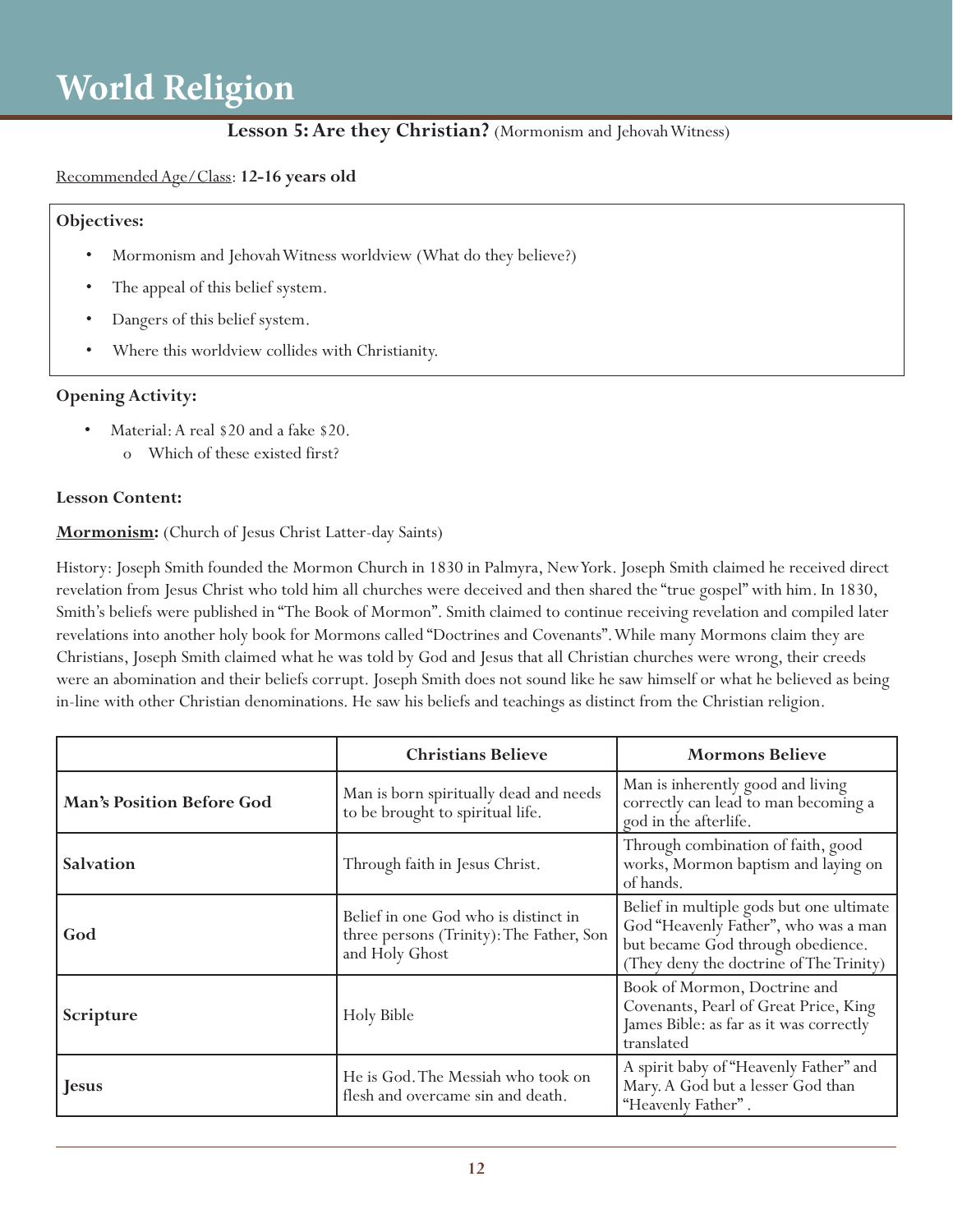#### Mormon Worldview:

- 1. Origin of Life: Matter has always existed. Every person was once a "spirit baby" who became human.
- 2. Purpose of Life: Follow the Mormon teachings so you can become a God.
- 3. Right from Wrong: These are outlined and defined by God through the 4 sacred writings.
- 4. After Death: There are four eternal destinations. Celestial is the highest level of heaven where God and faithful Mormon members dwell. Terrestrial is the next highest level of heaven for those who do not accept the teachings of the Mormon Church but otherwise live honorable lives. Telestial is the lowest level of heaven for those who did not live good lives. The other eternal destination is called "outer darkness" which is where those who were once members of the Mormon church and walked away from it go.

#### **Jehovah Witness:** (Watchtower Bible and Tract Society)

History: Charles Taze Russell was founder and first president of the Jehovah's Witness church. This church was originally called "Watchtower Bible and Tract Society". He created his own magazine in 1879 called "Zion's Watch Tower and Herald of Christ's Presence" now called "The Watchtower". Joseph F. Ruterford was the second president and adopted the name "Jehovah's Witnesses" which is how they now identify themselves. While they identify themselves as a Christian church, they deny several core Christian doctrines and affirm several doctrines, which are outside of orthodox Christianity. For these reasons, they are distinct from the Christian worldview.

|              | <b>Christians Believe</b>                                                                          | Jehovah Witnesses Believe                                                                                                                                                                              |
|--------------|----------------------------------------------------------------------------------------------------|--------------------------------------------------------------------------------------------------------------------------------------------------------------------------------------------------------|
| God          | Belief in one God who is distinct in<br>three persons (Trinity): The Father, Son<br>and Holy Ghost | Belief in multiple gods but one ultimate<br>God "Jehovah". (Deny the doctrine of<br>The Trinity)                                                                                                       |
| Scripture    | Holy Bible                                                                                         | New World Translation (NWT) version<br>of the Bible. They published this in<br>1961. Several passages they translated<br>differently than other Bible translations<br>to fit their doctrine.           |
| <b>Jesus</b> | He is God. The Messiah who took on<br>flesh and overcame sin and death.                            | Jesus is a God but a lesser God who was<br>created by the ultimate God. In 1954,<br>they stopped worshipping Jesus saying<br>it was idolatrous to do so. They see Him<br>as the first creation of God. |

- The trinity is a foundation doctrine of the Christian faith. Instead of believing in one true God, JW believe in multiple gods who have different levels of superiority. While there are many differences between Christianity and JW, the difference of how they see God and Jesus are the core differences which is of utmost importance.
- Another difference between Christianity and JW is JW believe only 144,000 people will be allowed into heaven. These are referred to as the "anointed" and the 144,000 have all been accounted for by 1935 meaning no one born after 1935 will be allowed into heaven. However, they believe other good people will live on earth in its original created state (prior to the fall in *Genesis 3*).
- JW would say salvation comes through faith in Jesus'. They would see salvation as a gift from God but also place a high emphasis on works and being in good standing with the JW church as part of salvation. Some would say JW believe salvation is earned through good works. They do not believe in hell or that eternal punishment for sin exists. Those who die in their sin will just cease to exist.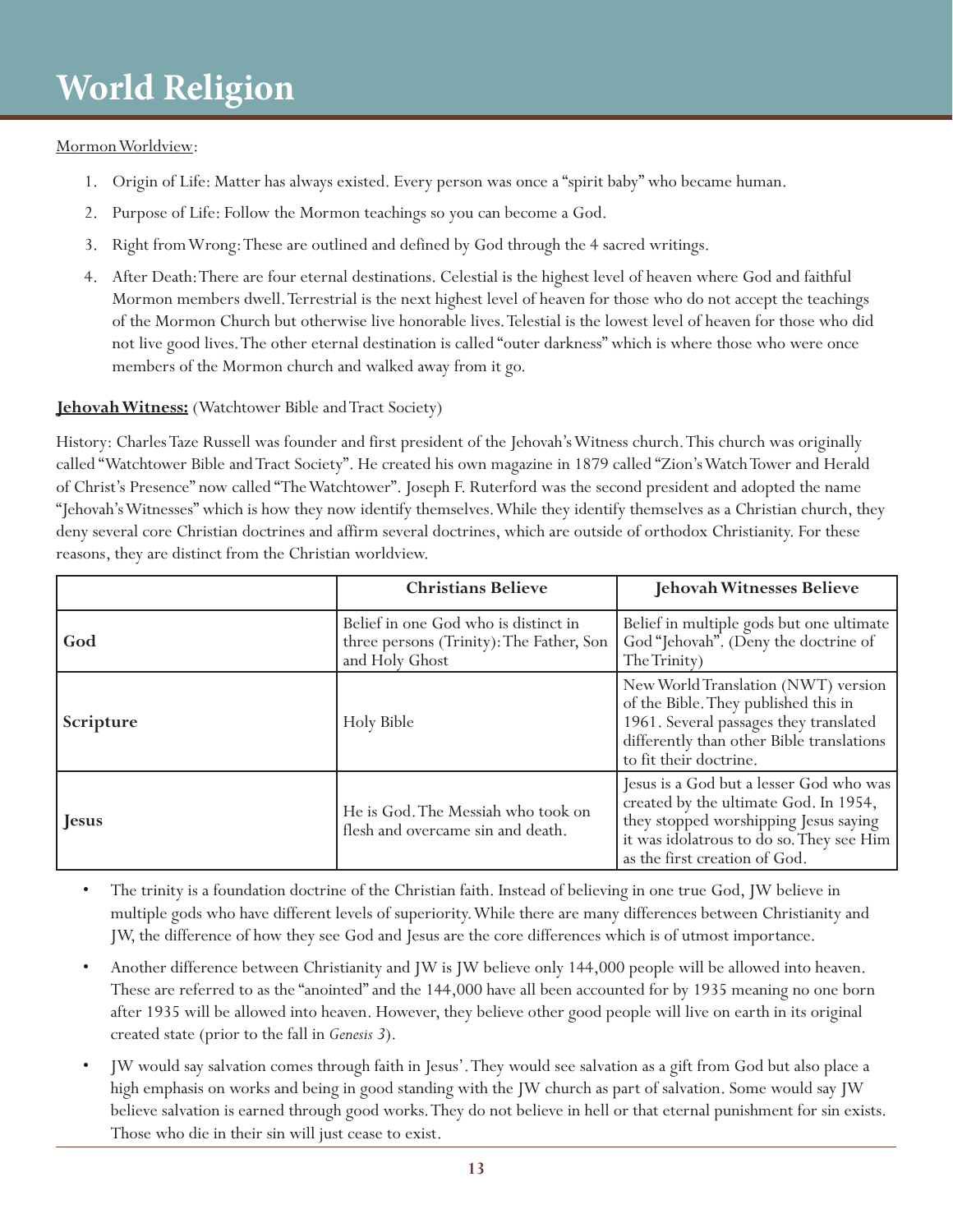#### Jehovah's Witnesses Worldview:

- 1. Origin of Life: God is the creator of all things.
- 2. Purpose of Life: Obey God.
- 3. Right from Wrong: Outlined and defined by God in the New World Translation of the Bible.
- 4. After Death: There are two options -- heaven awaits those who have been saved and those who are not saved just cease to exist.

#### **Scripture:**

*Isaiah 44:6-8 "Thus saith the Lord the King of Israel, and his redeemer the Lord of hosts; I am the first, and I am the last; and beside me there is no God. 7 And who, as I, shall call, and shall declare it, and set it in order for me, since I appointed the ancient people? and the things that are coming, and shall come, let them shew unto them. 8 Fear ye not, neither be afraid: have not I told thee from that time, and have declared it? ye are even my witnesses. Is there a God beside me? yea, there is no God; I know not any."*

#### **Discussion Questions:**

- 1. What does *Isaiah 44:6-8* teach us about God? How are these teachings similar or different from Mormonism and Jehovah Witnesses view of God?
- 2. How would you respond to someone who says Christianity and Mormonism are the same?
- 3. How would you respond to someone who says Christianity and Jehovah Witness are the same?
- 4. What are the differences in how Christians, Mormons and Jehovah Witnesses view Jesus?
- 5. If you were talking with a Mormon or Jehovah Witness, would you focus on helping them live a Godly life or know the God of the Bible? Why?
- 6. Often the New Testament draws on the Old Testament to teach and bring into greater focus the truths in the Old Testament. *Hebrews 1:10* is drawing from *Psalms 102:25*. Read *Hebrews 1:6-12* and *Psalms 102:24-27*. How might these verses be used to help expound the truth about who God is to a Mormon or JW?
- 7. Read the chart comparing Christianity, Mormonism, and Jehovah Witnesses beliefs. What differences stand out to you?

#### **Call to Salvation:**

Among other things, Mormons and Jehovah Witness' have very different views on hell from Christianity. Mormons believe only those who have walked away from Mormon church will go to hell while Jehovah Witnesses believe there is no hell. The Bible clearly teaches there to be two eternal destinations, Heaven and Hell. Heaven is the eternal dwelling place for all who place their faith in Jesus Christ. Through faith in Jesus Christ, His righteousness is given to the believer (*Philippians 3:9, 2 Corinthians 5:21*)). Faith in Jesus Christ is the only hope for heaven.(*Romans 5:1*)

#### **Activity:**

#### God and His creation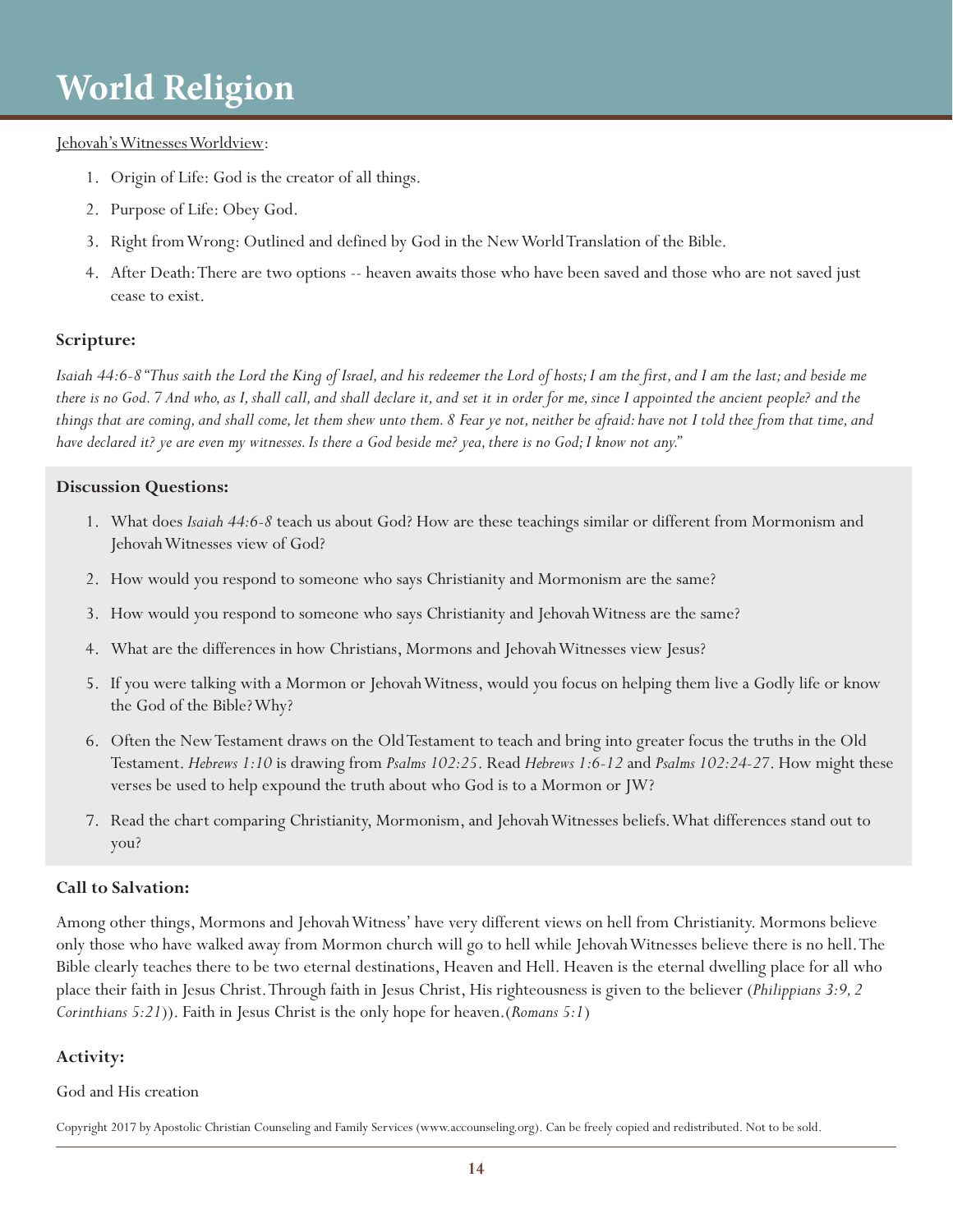### Lesson 6: You Get What You Deserve: Eastern Religion (Hinduism and Buddhism)

#### Recommended Age/Class: **12-16 years old**

#### **Objectives:**

- Hinduism and Buddhism worldviews (What do they believe?)
- The appeal of this belief system.
- Dangers of this belief system.
- Where this worldview collides with Christianity.

#### **Opening Activity:**

What would it take for a rotten tomato to become edible?

#### **Lesson Content:**

#### **Hinduism:**

Hinduism does not have central doctrines or creeds to which its followers all agree on. For this reason, Hinduism is considered the least dogmatic of the major world religions. They believe truth is eternal and there are many ways to truth. They believe in many gods but one ultimate god called Brahman who created everything and is in everything. All gods can be worshiped and there is no right way to worship these gods. Individuals pick which god or gods whey will worship and be devoted to. They then seek to become one with these gods, which they believe will make them one with Brahman, who they consider the be the ultimate god.

In Hinduism, humans are believed to be immortal and going through endless cycles of reincarnation. They believe you are reincarnated according to how you lived in your previous life. If you live well you will be reincarnated into higher class while if you live wrongly then you will be reincarnated into a lower class. The process of being reincarnated according to how you live is called Karma. The goal of life in Hinduism is to break out of the endless cycle of reincarnation. Each individual has to live their life according to their own dharma, which is the way of righteousness. Part of life is discovering this way of truth and how to live according to it.

#### Hinduism Worldview:

- 1. Origin of Life: There is no beginning but rather many beginnings.
- 2. Life Mission: Live according to your dharma. Dharma is each person's right religious and moral law.
- 3. Right and wrong are outlined and defined in sacred scriptures, which focus on living morally and religious devotion, but there is no one right way to live.
- 4. After death, you are reincarnated. As you live rightly, you are progressively reincarnated into higher levels of the caste system. As you progress, you will ultimately break free of the cycle of reincarnation and become one with Brahman.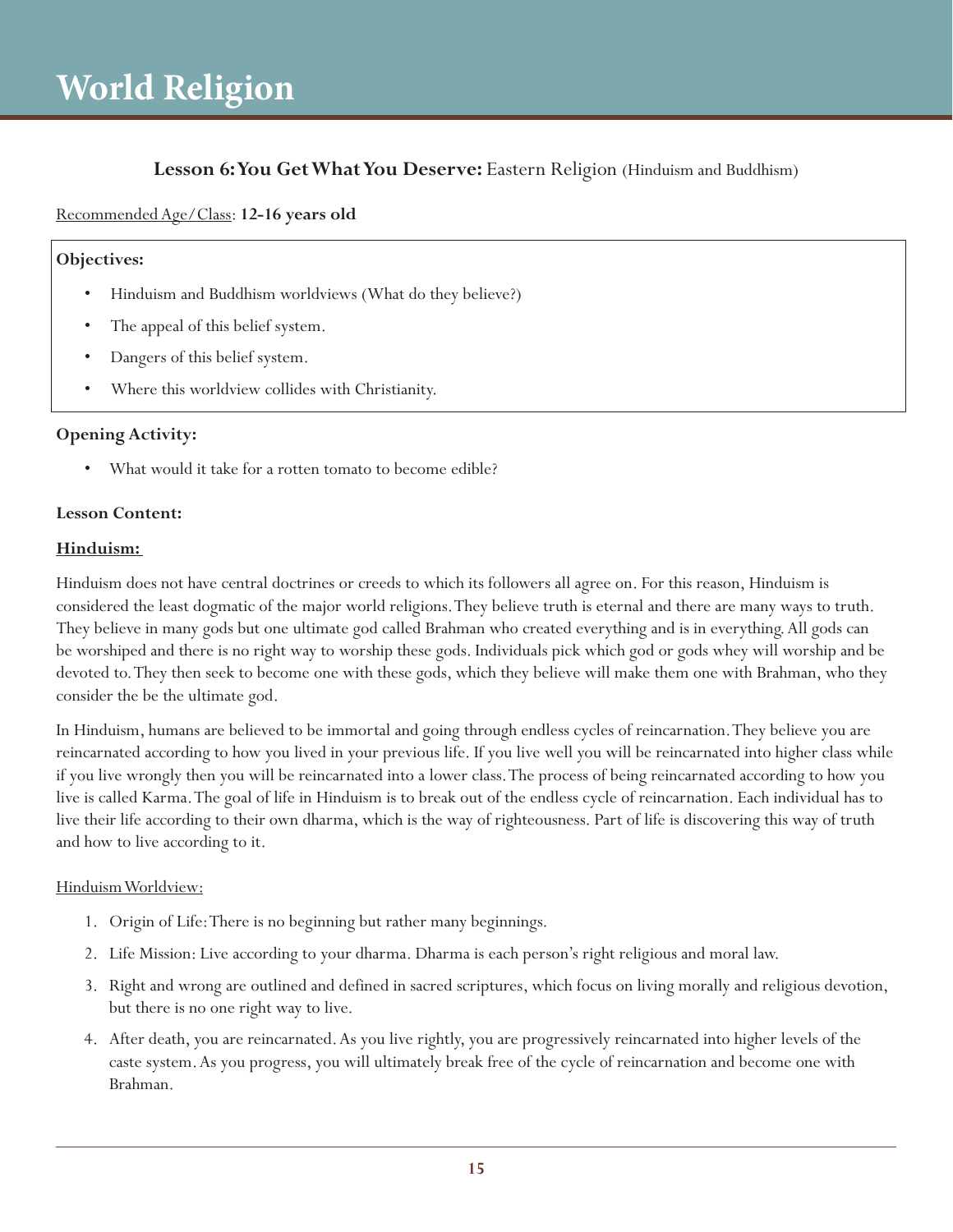### **Buddhism:**

Siddhartha Gautama is the founder of Buddhism. He grew up in a royal family and was sheltered from the outside world. One day he was able to leave the palace and for the first time came across the reality of suffering in the world. He was also intrigued by the happiness he saw in a poor beggar. Siddhartha Gautama was amazed that the beggar's happiness in spite of his circumstance. Through seeing life outside of the palace, he decided to leave his privileged life to seek understanding and spiritual enlightenment.

During this time of searching, he was meditating near the Ganges River where he learned what he called the "Four Noble Truths":

- 1. All life is suffering.
- 2. The cause of suffering is desire.
- 3. Eliminating desire is the way to eliminating suffering
- 4. Desire can be eliminated by following the Eightfold Path.

This understanding led to Siddhartha becoming Buddha or the "the enlightened one". Buddhism believes you must find truth within one's self. Buddhism does not focus on a god or gods; the focus is on disconnecting from desire or attachment so you can escape suffering. This in turn leads to being able to experience true happiness. A saying that captures this idea in Buddhism is "you first must lose everything to have anything". One of the central ideas in Buddhism is that how your life goes depends on you. You do not need to look to something outside of yourself for hope or strength. Rather you need to look within and take responsibility for your life.

#### Buddhism Worldview:

- 1. Origin of Life: No specific teaching on this.
- 2. Life Mission: Eliminate suffering, gain enlightenment & follow the Eightfold Path:
	- 1. Right Understanding
	- 2.Right Thought
	- 3. Right Speech
	- 4. Right Action
	- 5. Right Livelihood
	- 6. Right Effort
	- 7. Right Mindfulness (concentration)
	- 8. Right Meditation
- 3. Right and wrong: Knowledge of right and wrong come through self-awareness and self-understanding. (Generally: Avoid killing or harming living beings, Avoid Stealing, Avoid Sexual Misconduct, Avoid Lying, Avoid Alcohol and Intoxicating Drugs)
- 4. After death: believe in the cycle of death and rebirth. Through right living "nirvana" can eventually be reached. Most Buddhists believe that when "nirvana" is reached, the individual dies and are not reborn.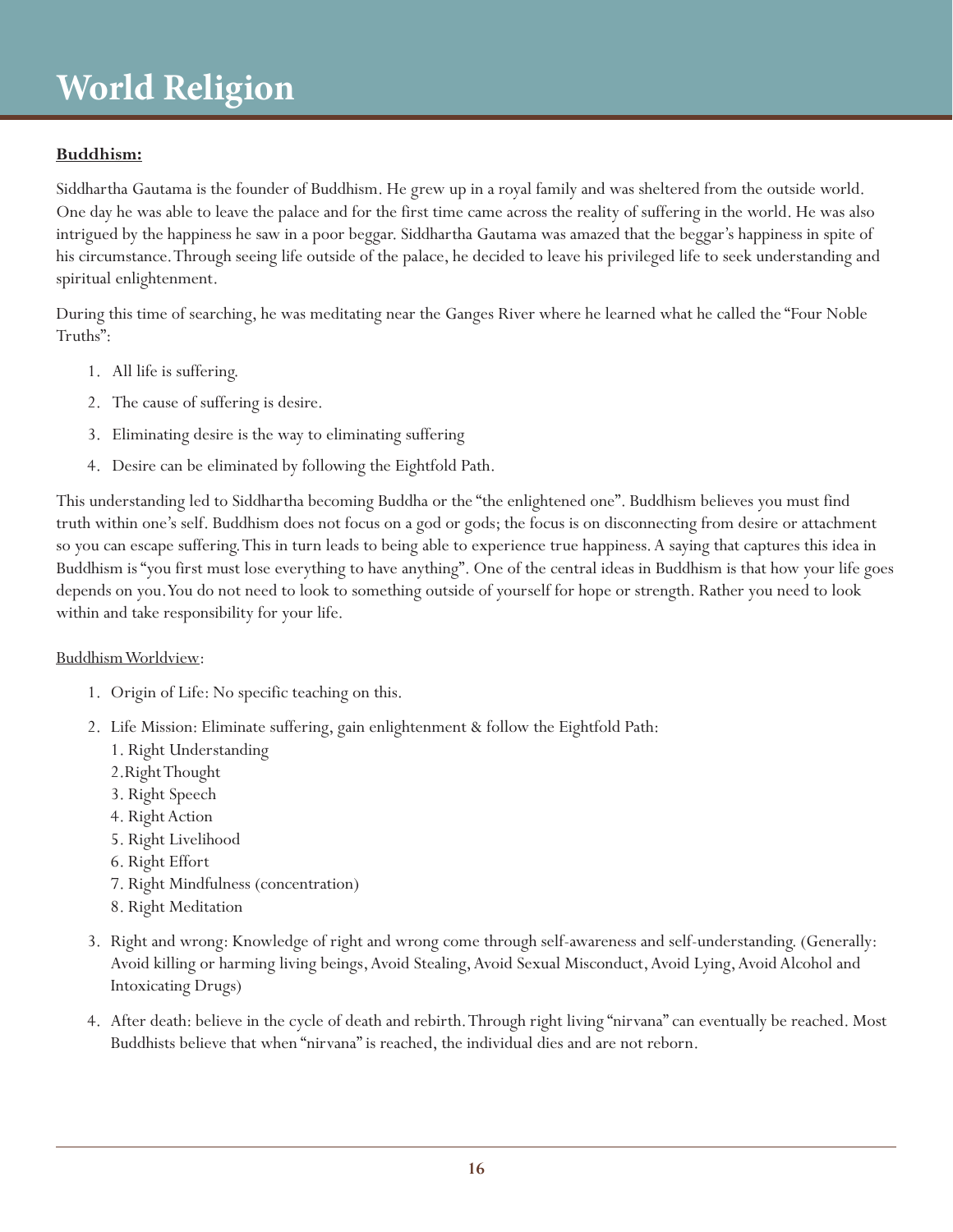#### **Scripture:**

*Romans 3:9-18 "What then? are we better than they? No, in no wise: for we have before proved both Jews and Gentiles, that they are all under sin; 10 As it is written, There is none righteous, no, not one: 11 There is none that understandeth, there is none that seeketh after God. 12 They are all gone out of the way, they are together become unprofitable; there is none that doeth good, no, not one. 13 Their throat is an open sepulchre; with their tongues they have used deceit; the poison of asps is under their lips: 14 Whose mouth is full of cursing and bitterness: 15 Their feet are swift to shed blood: 16 Destruction and misery are in their ways: 17 And the way of peace have they not known: 18 There is no fear of God before their eyes."*

#### **Discussion Questions:**

- 1. What does *Romans 3:9-18* teach us about man? How are these teachings similar or different from Hinduism and Buddhism's view of man?
- 2. How would you respond to the following objection of *Romans 3:9-18*?
	- a. "*Romans 3:9-18* seems to be saying no one does anything good. I see many non-Christians who do good things. Therefore, what *Romans 3* is teaching must be inaccurate."
- 3. What changes a person according to each of the following religions? Hinduism, Buddhism, and Christianity?
- 4. If you were talking with a Hindu or Buddhist, would you focus on helping them live a Godly life or know the God of the Bible? Why?
- 5. Read the chart comparing Christianity, Hinduism, and Buddhism beliefs. What differences stand out to you? World Religions Chart: http://www.walkthru.org/wr

#### **Call to Salvation:**

According to the Bible, we are spiritually dead and unable to generate anything good of ourselves. We need the work of Christ on the cross to transform us, giving us a new heart and bringing spiritual life. Through faith we are rescued, transformed and to live through the empowerment of God being in us. (*Galatians 2:16-20*)

#### **Activity:**

Which leader sounds more appealing to follow?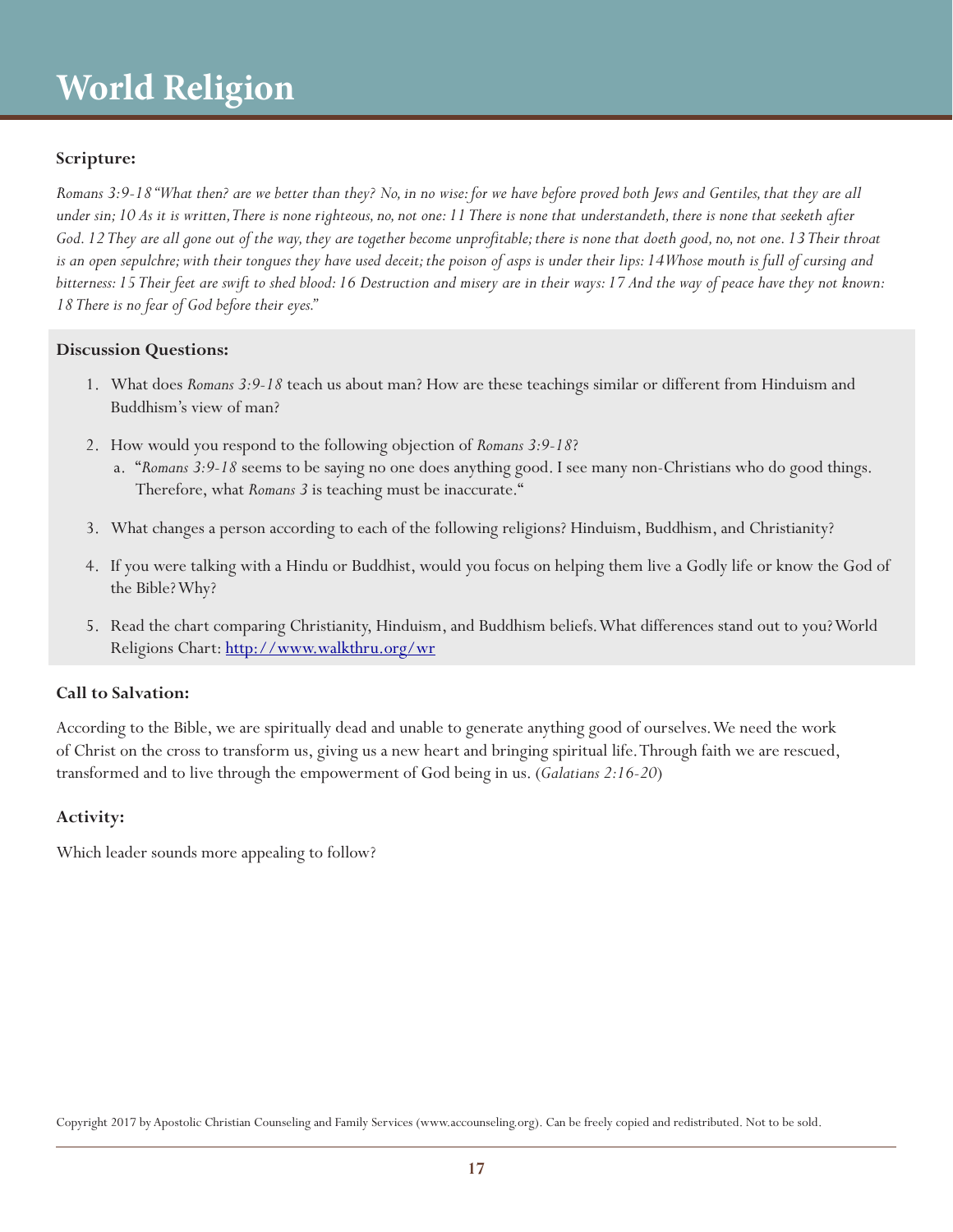### **Lesson 7: Where They Stand:** Comparing Religions

#### Recommended Age/Class: **12-16 years old**

#### **Objectives:**

- Review key differences of world religions compared to Christianity.
- Highlight key Christian beliefs.

#### **Opening Activity:**

• How would you get to know someone you would never meet in person?

#### **Lesson Content:**

The past five weeks have been focused on giving a brief introduction to 8 major world religions. There are three main areas where other world religions disagree with Christianity. Some world religions disagree with Christianity on all three points while others disagree with Christianity on only one of the three points below.

- 1. There is One God
- 2. Trinity: God the Father, God the Son and God the Holy Spirit.
- 3. Jesus as Equal with God and Eternally Existing (not created).
	- Which religions would agree with Christianity that there is one God?
	- Which religions would agree with Christianity that there is: God the Father, God the Son and God the Holy Spirit?
	- Which religions would agree with Christianity that Jesus (and the Holy Spirit) are co-equal, co-eternal with God the Father?

#### **Scripture:**

*Philippians 2:5-11 "Let this mind be in you, which was also in Christ Jesus: 6 Who, being in the form of God, thought it not robbery to be equal with God: 7 But made himself of no reputation, and took upon him the form of a servant, and was made in the likeness of men: 8 And being found in fashion as a man, he humbled himself, and became obedient unto death, even the death of the cross. 9 Wherefore God also hath highly exalted him, and given him a name which is above every name: 10 That at the name of Jesus every knee should bow, of things in heaven, and things in earth, and things under the earth; 11 And that every tongue should confess that Jesus Christ is Lord, to the glory of God the Father."*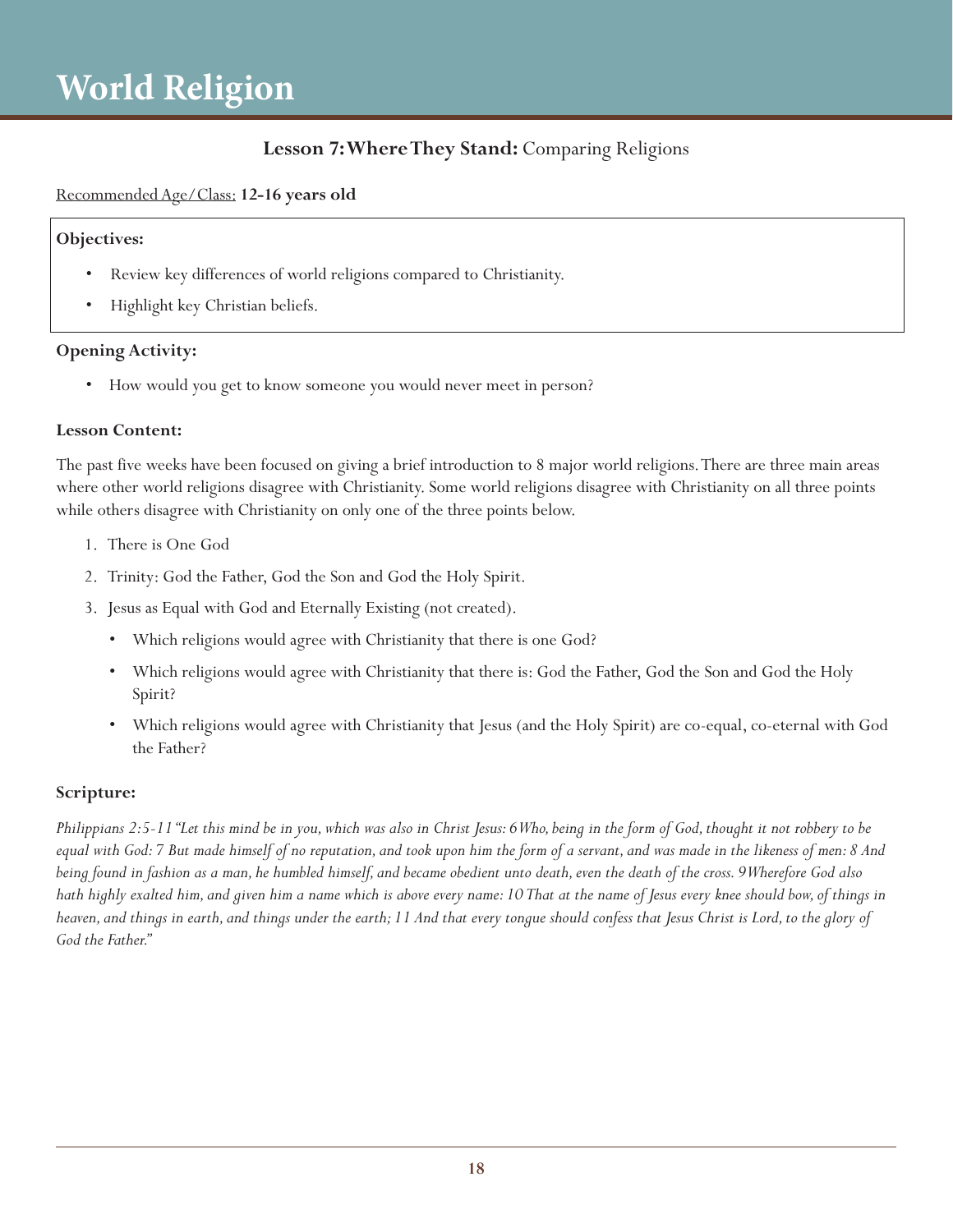#### **Discussion Questions:**

- 1. Who is exalted in these verses?
- 2. What do these verses tell the reader to do?
- 3. Why is it so important to understand who Jesus is?
- 4. What is one word or short phrase each world religion covered in these lessons might use to describe Jesus? a. Islam, Judaism, New Age Spirituality, Mormonism, Jehovah Witness, Hinduism, Buddhism, Christianity
- 5. What do these verses tell us about Jesus?
- 6. How do these things either align or go against what other world religions believe about Jesus?

#### **Call to Salvation:**

In the Gospel according to *Matthew 16:13-15* Jesus asks His disciples two questions: *"Whom do men say that I the Son of man am?"* and *"But whom say ye that I am?"* This is the central question everyone will answer. We must first answer this question for ourselves and then humbly acknowledge that if we come to faith in Jesus, our faith has come about by God revealing it to us. (*Matthew 16:17*) This should humble us and lead us to patiently point others to Jesus Christ. He is the Great I Am, God incarnate who is co-equal, co-eternal with God the Father and has purchased eternal life through His willing sacrifice.

#### **Activity:**

Which religion does this describe?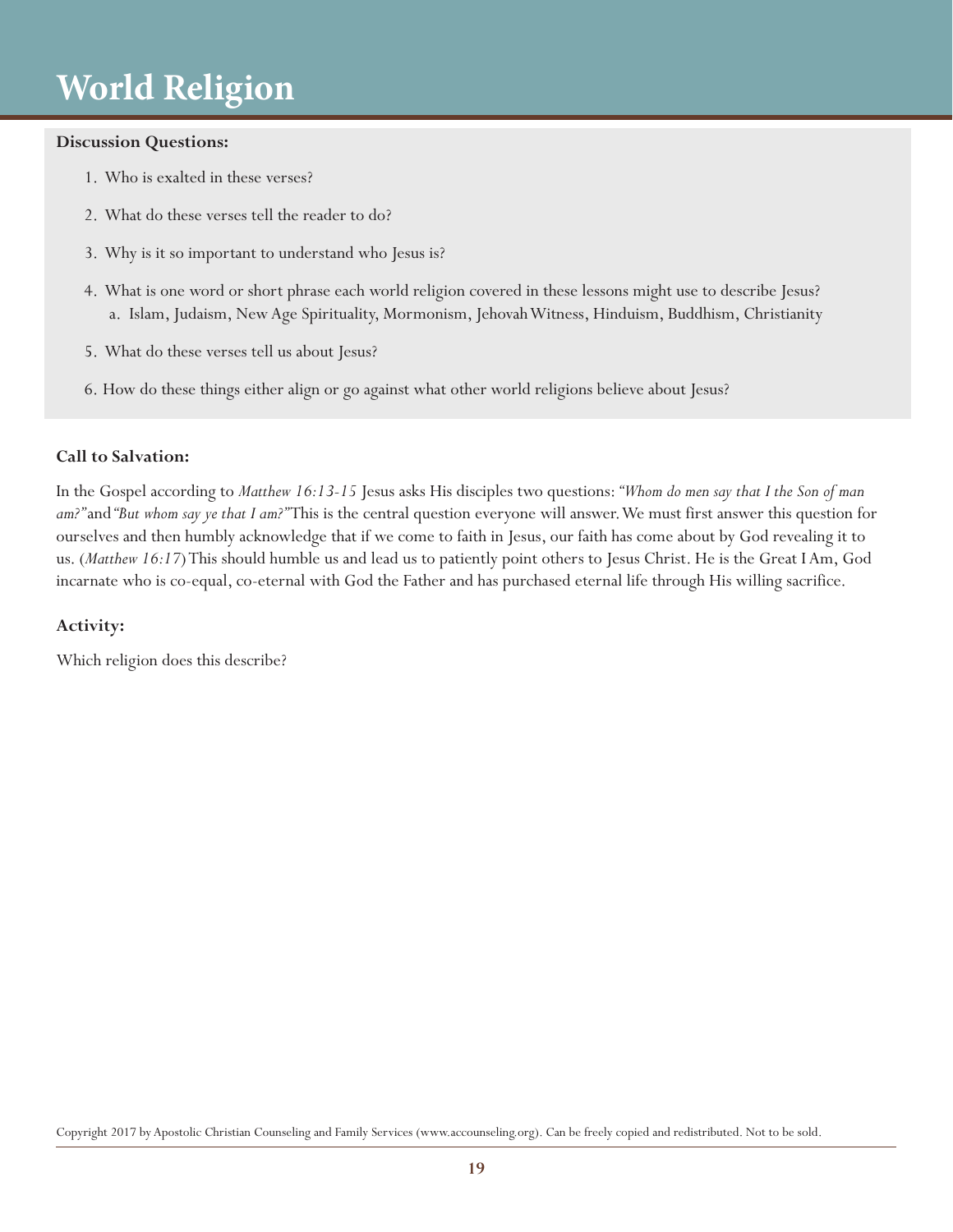### **Lesson 8: Why are there so many religions?:** Living with Boldness and Humility

### Recommended Age/Class: **12-16 years old**

#### **Objectives:**

- Help students consider what they believe about Jesus.
- Helping students wrestle through the reality that there are many different worldviews.

### **Opening Activity:**

What are examples of questions where there is only correct answer and questions where there are many different possible answers?

#### **Lesson Content:**

*"In the beginning God created the heaven and the earth." Genesis 1:1* God created a perfect world and gave man the position of having dominion over the earth and the other creatures God had created. (*Genesis 1:26*) God gave man the privilege to rule over His created world but they had to trust Him and live under His authority. In *Genesis 2:17* God tells man they are not to eat of the tree of *"the knowledge of good and evil"* this is the only restriction we see God placing on Adam and Eve in the Garden of Eden.

At this point in the biblical account creation and life in God's created world is perfect. Man is given the authority to rule the earth and its inhabitants. There is a perfect relationship between God and Man and there is no confusion about who is God and who is not. The world is not void of evil but its presence and impact is limited such that it is not even mentioned until chapter 3 verse 1 where this evil is called *"the serpent"*. We do not even realize the serpent is evil until we realize the serpent seems to be challenging God's message and heart toward Eve. To this point in the story, Eve fully trusts God and is willing to live within the structure God has created.

Now, the serpent begins to challenge Eve's assumptions about God and suggests God is holding out on her. He wants Eve to doubt God and rebel against His authority by eating of the tree of *"the knowledge of good and evil"*. In doing so evil shifts from being present with minimal effect to becoming a powerful force able to corrupt man's heart, the created world, and man's relationship with God. Adam and Eve's rebellion against God changed the world and specifically change man's relationship with God. Essentially, man decided to dissolve his relationship with God in hopes of finding a better deal.

Since then man has been on a journey for a "better deal" than what God offers. This has led to the creation of many false gods and many false religions. Man continues to rebel against God's message. Instead, man desires to create our own path for life. This ultimately leads man away from the true path of life into creating a false path that either feels better, looks more appealing, or makes more sense to man's corrupted mind. The message of living under the authority of the good and trustworthy God of the Bible is distorted by the continual work of "the serpent" whose work is to cast doubt constantly on the goodness of God.